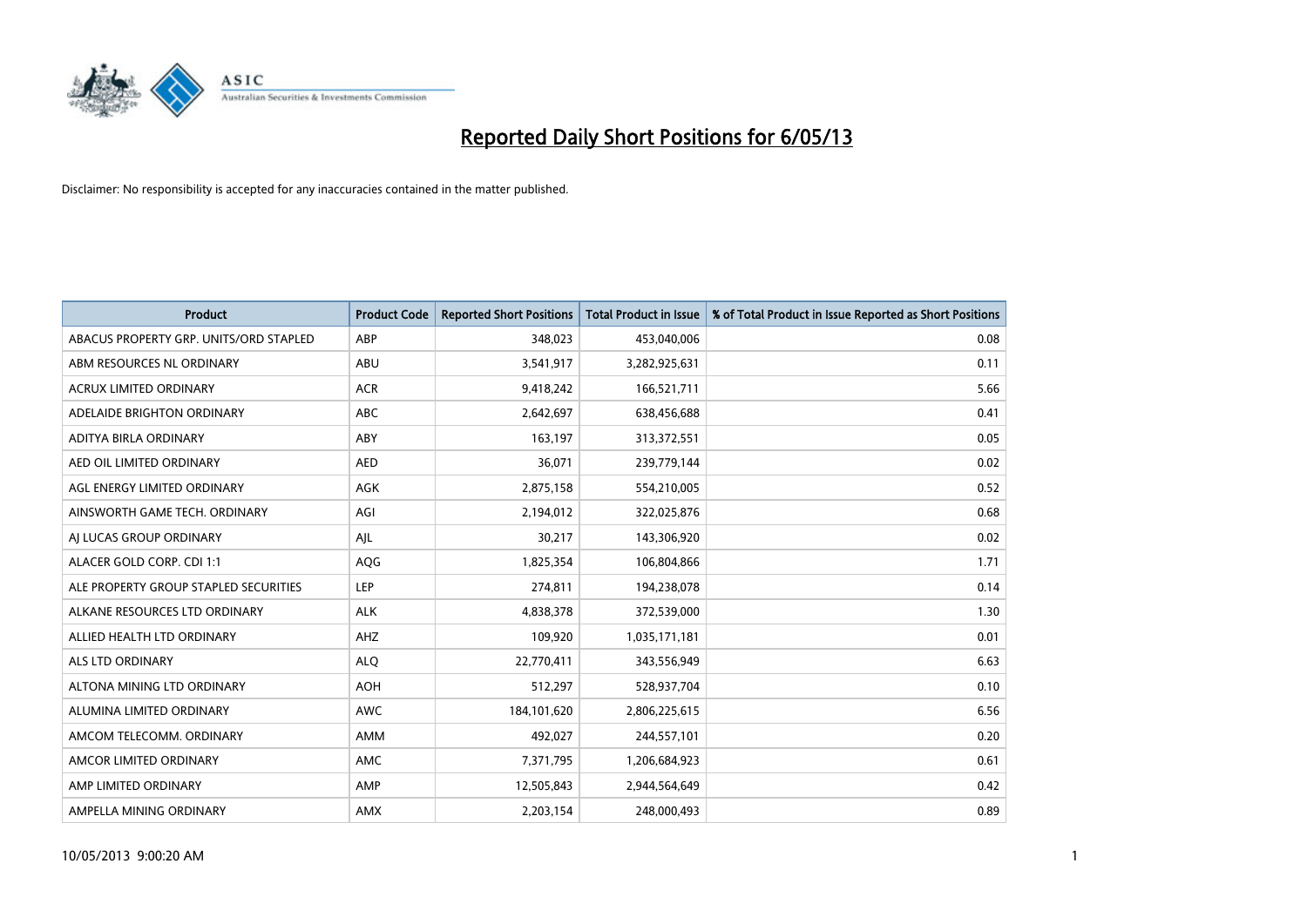

| <b>Product</b>                            | <b>Product Code</b> | <b>Reported Short Positions</b> | <b>Total Product in Issue</b> | % of Total Product in Issue Reported as Short Positions |
|-------------------------------------------|---------------------|---------------------------------|-------------------------------|---------------------------------------------------------|
| ANGLOGOLD ASHANTI CDI 5:1                 | AGG                 | 1                               | 89,207,765                    | 0.00                                                    |
| ANSELL LIMITED ORDINARY                   | <b>ANN</b>          | 11,656,459                      | 130,841,339                   | 8.91                                                    |
| ANTARES ENERGY LTD ORDINARY               | <b>AZZ</b>          | 335,704                         | 257,000,000                   | 0.13                                                    |
| ANZ BANKING GRP LTD ORDINARY              | ANZ                 | 4,501,992                       | 2,743,749,158                 | 0.16                                                    |
| APA GROUP STAPLED SECURITIES              | <b>APA</b>          | 10,602,194                      | 835,750,807                   | 1.27                                                    |
| APN NEWS & MEDIA ORDINARY                 | <b>APN</b>          | 18,068,898                      | 661,526,586                   | 2.73                                                    |
| AQUARIUS PLATINUM. ORDINARY               | <b>AQP</b>          | 11,049,309                      | 486,851,336                   | 2.27                                                    |
| AQUILA RESOURCES ORDINARY                 | <b>AQA</b>          | 12,470,394                      | 411,804,442                   | 3.03                                                    |
| ARAFURA RESOURCE LTD ORDINARY             | <b>ARU</b>          | 357,061                         | 441,270,644                   | 0.08                                                    |
| ARB CORPORATION ORDINARY                  | ARP                 | 216,239                         | 72,481,302                    | 0.30                                                    |
| ARDENT LEISURE GROUP STAPLED SECURITIES   | AAD                 | 3,921,082                       | 397,803,987                   | 0.99                                                    |
| ARISTOCRAT LEISURE ORDINARY               | ALL                 | 6,727,416                       | 551,418,047                   | 1.22                                                    |
| ARRIUM LTD ORDINARY                       | ARI                 | 9,532,406                       | 1,355,433,903                 | 0.70                                                    |
| <b>ASCIANO LIMITED ORDINARY</b>           | <b>AIO</b>          | 11,768,557                      | 975,385,664                   | 1.21                                                    |
| ASG GROUP LIMITED ORDINARY                | <b>ASZ</b>          | 1,409,642                       | 206,720,839                   | 0.68                                                    |
| ASIA PACIFIC DATA DEFERRED EX PPD         | AJD                 | 150,000                         | 115,000,100                   | 0.13                                                    |
| ASPEN GROUP ORD/UNITS STAPLED             | APZ                 | 181,068                         | 1,192,665,422                 | 0.02                                                    |
| ASTRO JAP PROP GROUP STAPLED US PROHIBIT. | AJA                 | 77,707                          | 67,211,752                    | 0.12                                                    |
| ASX LIMITED ORDINARY                      | ASX                 | 2,261,634                       | 175,136,729                   | 1.29                                                    |
| ATLAS IRON LIMITED ORDINARY               | <b>AGO</b>          | 42.246.376                      | 909,718,409                   | 4.64                                                    |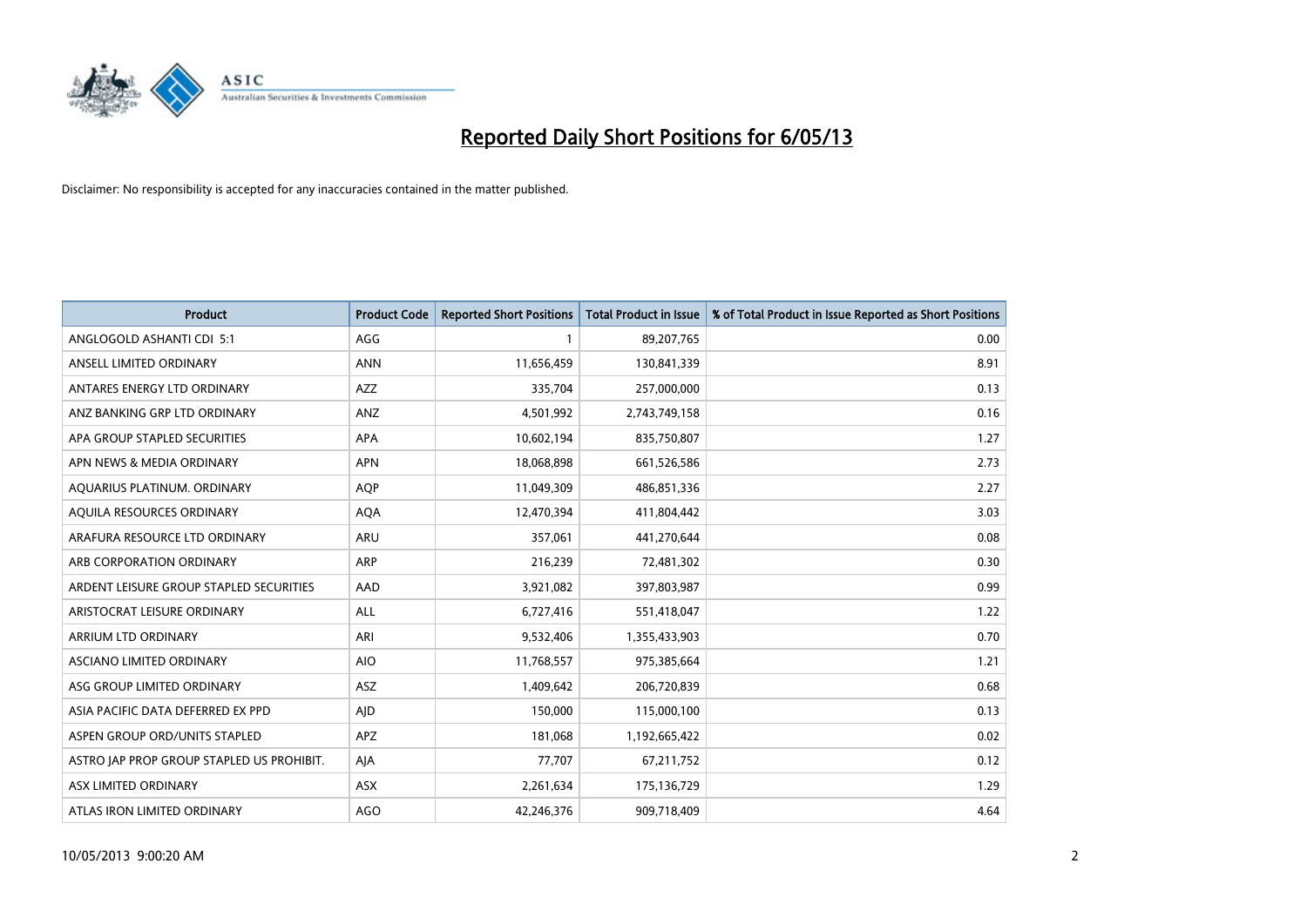

| <b>Product</b>                       | <b>Product Code</b> | <b>Reported Short Positions</b> | <b>Total Product in Issue</b> | % of Total Product in Issue Reported as Short Positions |
|--------------------------------------|---------------------|---------------------------------|-------------------------------|---------------------------------------------------------|
| AURIZON HOLDINGS LTD ORDINARY        | AZJ                 | 8,046,905                       | 2,137,284,503                 | 0.38                                                    |
| <b>AURORA OIL &amp; GAS ORDINARY</b> | <b>AUT</b>          | 4,346,716                       | 447,885,778                   | 0.97                                                    |
| AUSDRILL LIMITED ORDINARY            | ASL                 | 4,357,250                       | 309,585,297                   | 1.41                                                    |
| AUSENCO LIMITED ORDINARY             | AAX                 | 419,270                         | 123,527,574                   | 0.34                                                    |
| <b>AUSTAL LIMITED ORDINARY</b>       | ASB                 | 812,915                         | 346,007,639                   | 0.23                                                    |
| <b>AUSTBROKERS HOLDINGS ORDINARY</b> | <b>AUB</b>          | 4,329                           | 57,955,632                    | 0.01                                                    |
| AUSTIN ENGINEERING ORDINARY          | ANG                 | 498.069                         | 73,164,403                    | 0.68                                                    |
| AUSTRALAND PROPERTY STAPLED SECURITY | <b>ALZ</b>          | 567,981                         | 578,324,670                   | 0.10                                                    |
| AUSTRALIAN AGRICULT. ORDINARY        | AAC                 | 1,922,850                       | 312,949,029                   | 0.61                                                    |
| <b>AUSTRALIAN EDUCATION UNITS</b>    | <b>AEU</b>          | 2,505                           | 175,465,397                   | 0.00                                                    |
| AUSTRALIAN FOUNDAT, ORDINARY         | AFI                 | 818                             | 1,037,326,459                 | 0.00                                                    |
| AUSTRALIAN INFRASTR, UNITS/ORDINARY  | <b>AIX</b>          | 3,040,987                       | 620,733,944                   | 0.49                                                    |
| AUSTRALIAN PHARM, ORDINARY           | API                 | 253,885                         | 488,115,883                   | 0.05                                                    |
| <b>AUTOMOTIVE HOLDINGS ORDINARY</b>  | <b>AHE</b>          | 336,165                         | 260,579,682                   | 0.13                                                    |
| AVIENNINGS LIMITED ORDINARY          | <b>AVI</b>          | 121,391                         | 274,588,694                   | 0.04                                                    |
| AWE LIMITED ORDINARY                 | <b>AWE</b>          | 7,632,221                       | 522,116,985                   | 1.46                                                    |
| AZIMUTH RES LTD ORDINARY             | <b>AZH</b>          | 1,694,712                       | 430,626,680                   | 0.39                                                    |
| BANDANNA ENERGY ORDINARY             | <b>BND</b>          | 26,840,537                      | 528,481,199                   | 5.08                                                    |
| <b>BANK OF OUEENSLAND, ORDINARY</b>  | <b>BOQ</b>          | 3,081,506                       | 314,464,272                   | 0.98                                                    |
| <b>BASE RES LIMITED ORDINARY</b>     | <b>BSE</b>          | 3,763,375                       | 561,840,029                   | 0.67                                                    |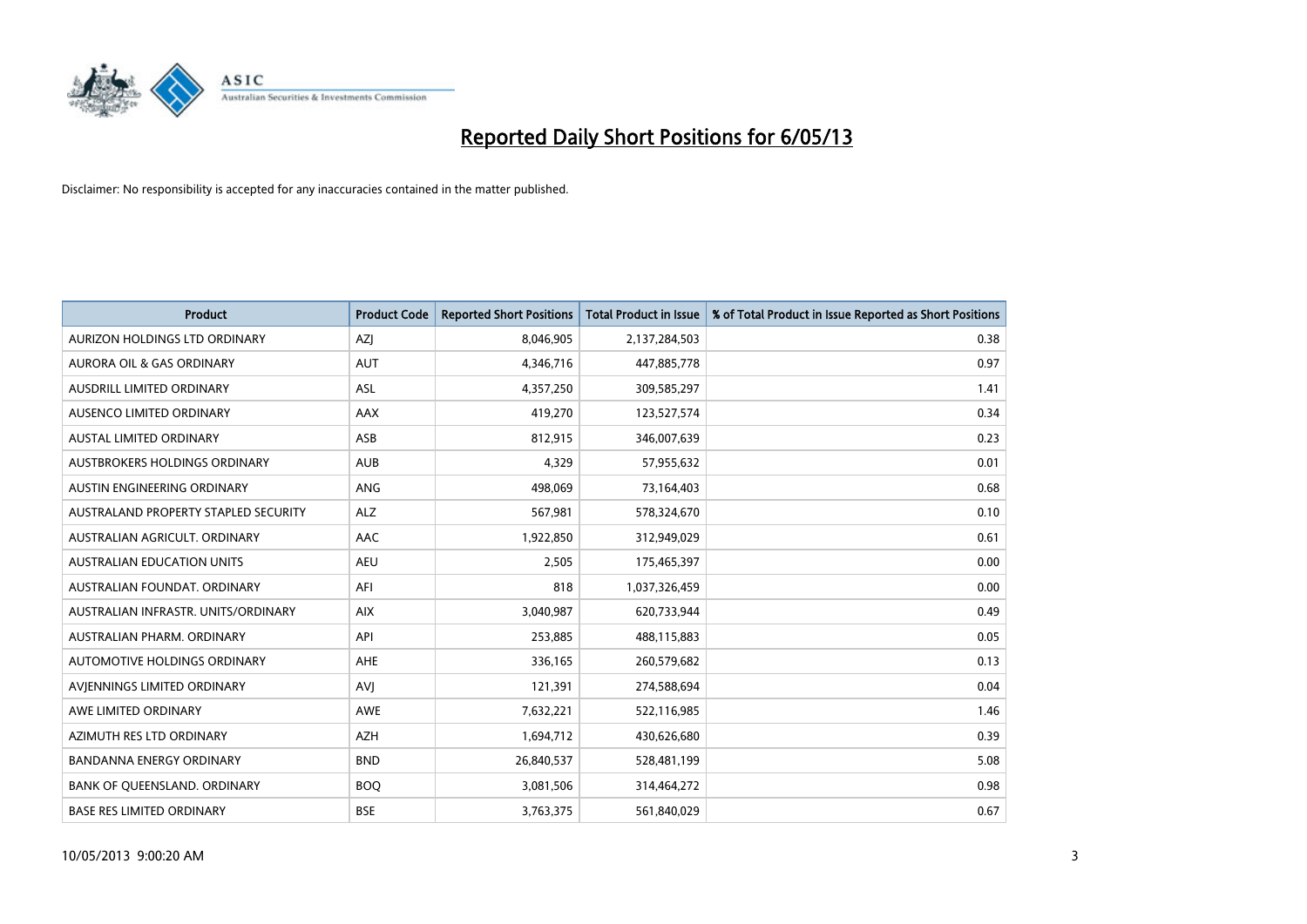

| <b>Product</b>                                | <b>Product Code</b> | <b>Reported Short Positions</b> | <b>Total Product in Issue</b> | % of Total Product in Issue Reported as Short Positions |
|-----------------------------------------------|---------------------|---------------------------------|-------------------------------|---------------------------------------------------------|
| <b>BATHURST RESOURCES ORDINARY</b>            | <b>BTU</b>          | 34,367,319                      | 697,247,997                   | 4.93                                                    |
| BC IRON LIMITED ORDINARY                      | <b>BCI</b>          | 617,546                         | 123,104,384                   | 0.50                                                    |
| BEACH ENERGY LIMITED ORDINARY                 | <b>BPT</b>          | 15,324,259                      | 1,267,805,688                 | 1.21                                                    |
| BEADELL RESOURCE LTD ORDINARY                 | <b>BDR</b>          | 39,296,183                      | 786,477,280                   | 5.00                                                    |
| BENDIGO AND ADELAIDE ORDINARY                 | <b>BEN</b>          | 13,648,301                      | 407,166,826                   | 3.35                                                    |
| BERKELEY RESOURCES ORDINARY                   | <b>BKY</b>          | 118,540                         | 179,393,273                   | 0.07                                                    |
| <b>BHP BILLITON LIMITED ORDINARY</b>          | <b>BHP</b>          | 10,880,068                      | 3,211,691,105                 | 0.34                                                    |
| <b>BILLABONG ORDINARY</b>                     | <b>BBG</b>          | 11,660,833                      | 478,944,292                   | 2.43                                                    |
| <b>BLACKMORES LIMITED ORDINARY</b>            | <b>BKL</b>          | 1,891                           | 16,972,069                    | 0.01                                                    |
| <b>BLACKTHORN RESOURCES ORD US PROHIBITED</b> | <b>BTR</b>          | 405,905                         | 164,285,950                   | 0.25                                                    |
| BLUESCOPE STEEL LTD ORDINARY                  | <b>BSL</b>          | 8,112,774                       | 558,243,305                   | 1.45                                                    |
| <b>BOART LONGYEAR ORDINARY</b>                | <b>BLY</b>          | 19,151,896                      | 461,163,412                   | 4.15                                                    |
| BORAL LIMITED. ORDINARY                       | <b>BLD</b>          | 31,557,191                      | 774,000,641                   | 4.08                                                    |
| <b>BRADKEN LIMITED ORDINARY</b>               | <b>BKN</b>          | 7,354,874                       | 169,240,662                   | 4.35                                                    |
| <b>BRAMBLES LIMITED ORDINARY</b>              | <b>BXB</b>          | 2,562,991                       | 1,557,268,979                 | 0.16                                                    |
| <b>BREVILLE GROUP LTD ORDINARY</b>            | <b>BRG</b>          | 2,495,633                       | 130,095,322                   | 1.92                                                    |
| BRICKWORKS LIMITED ORDINARY                   | <b>BKW</b>          | 6,508                           | 147,818,132                   | 0.00                                                    |
| BROCKMAN MINING LTD ORDINARY                  | <b>BCK</b>          | 90,995                          | 7,894,482,131                 | 0.00                                                    |
| <b>BUCCANEER ENERGY LTD ORDINARY</b>          | <b>BCC</b>          | 1,000,000                       | 1,519,445,371                 | 0.07                                                    |
| <b>BURU ENERGY ORDINARY</b>                   | <b>BRU</b>          | 17,341,130                      | 274,036,429                   | 6.33                                                    |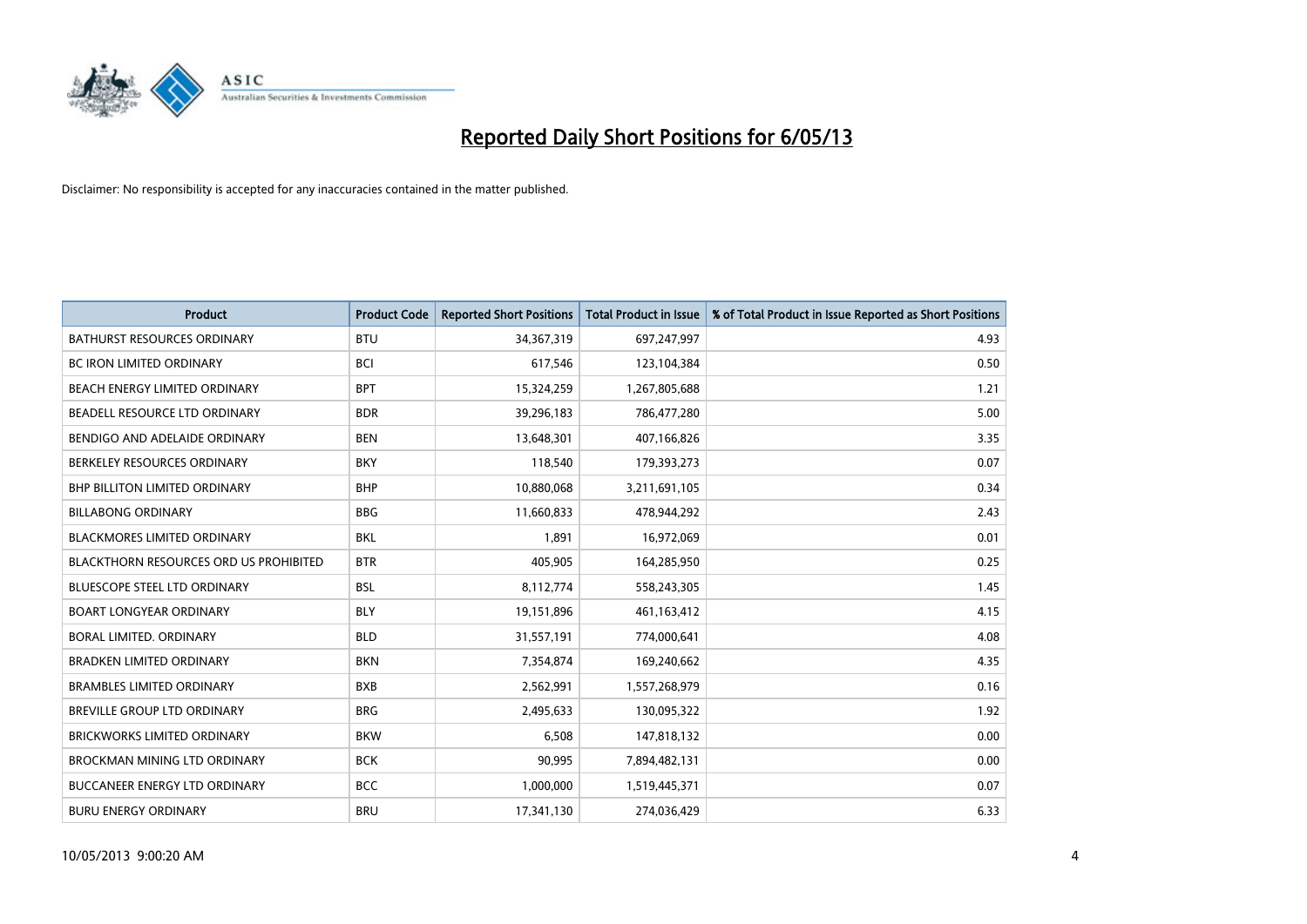

| <b>Product</b>                          | <b>Product Code</b> | <b>Reported Short Positions</b> | <b>Total Product in Issue</b> | % of Total Product in Issue Reported as Short Positions |
|-----------------------------------------|---------------------|---------------------------------|-------------------------------|---------------------------------------------------------|
| <b>BWP TRUST ORDINARY UNITS</b>         | <b>BWP</b>          | 3,992,939                       | 537,753,954                   | 0.74                                                    |
| CABCHARGE AUSTRALIA ORDINARY            | CAB                 | 8,903,323                       | 120,430,683                   | 7.39                                                    |
| <b>CALTEX AUSTRALIA ORDINARY</b>        | <b>CTX</b>          | 3,665,655                       | 270,000,000                   | 1.36                                                    |
| CAPE LAMBERT RES LTD ORDINARY           | <b>CFE</b>          | 1,967,175                       | 687,283,792                   | 0.29                                                    |
| CARABELLA RES LTD ORDINARY              | <b>CLR</b>          | 153,326                         | 152,361,547                   | 0.10                                                    |
| <b>CARBON ENERGY ORDINARY</b>           | <b>CNX</b>          | 4,533                           | 782,684,355                   | 0.00                                                    |
| <b>CARDNO LIMITED ORDINARY</b>          | CDD                 | 7,373,581                       | 143,726,327                   | 5.13                                                    |
| CARNARVON PETROLEUM ORDINARY            | <b>CVN</b>          | 39,246                          | 934,109,501                   | 0.00                                                    |
| CARSALES.COM LTD ORDINARY               | <b>CRZ</b>          | 3,121,796                       | 236,113,495                   | 1.32                                                    |
| <b>CASH CONVERTERS ORDINARY</b>         | CCV                 | 377,231                         | 423,861,025                   | 0.09                                                    |
| CEDAR WOODS PROP. ORDINARY              | <b>CWP</b>          | 2,626                           | 73,359,551                    | 0.00                                                    |
| CENTRAL PETROLEUM ORDINARY              | <b>CTP</b>          | 749,107                         | 1,440,078,845                 | 0.05                                                    |
| <b>CERAMIC FUEL CELLS ORDINARY</b>      | <b>CFU</b>          | 551,643                         | 1,559,231,320                 | 0.04                                                    |
| CFS RETAIL TRUST GRP STAPLED SECURITIES | <b>CFX</b>          | 59,522,939                      | 2,828,495,659                 | 2.10                                                    |
| CHALLENGER DIV.PRO. STAPLED UNITS       | <b>CDI</b>          | 45,577                          | 214,101,013                   | 0.02                                                    |
| CHALLENGER LIMITED ORDINARY             | <b>CGF</b>          | 2,359,989                       | 532,319,752                   | 0.44                                                    |
| CHANDLER MACLEOD LTD ORDINARY           | <b>CMG</b>          | 347,321                         | 469,679,390                   | 0.07                                                    |
| CHARTER HALL GROUP STAPLED US PROHIBIT. | <b>CHC</b>          | 317,911                         | 302,262,312                   | 0.11                                                    |
| <b>CHARTER HALL RETAIL UNITS</b>        | <b>COR</b>          | 3,087,775                       | 337,582,974                   | 0.91                                                    |
| <b>CHORUS LIMITED ORDINARY</b>          | <b>CNU</b>          | 1,073,955                       | 389,299,049                   | 0.28                                                    |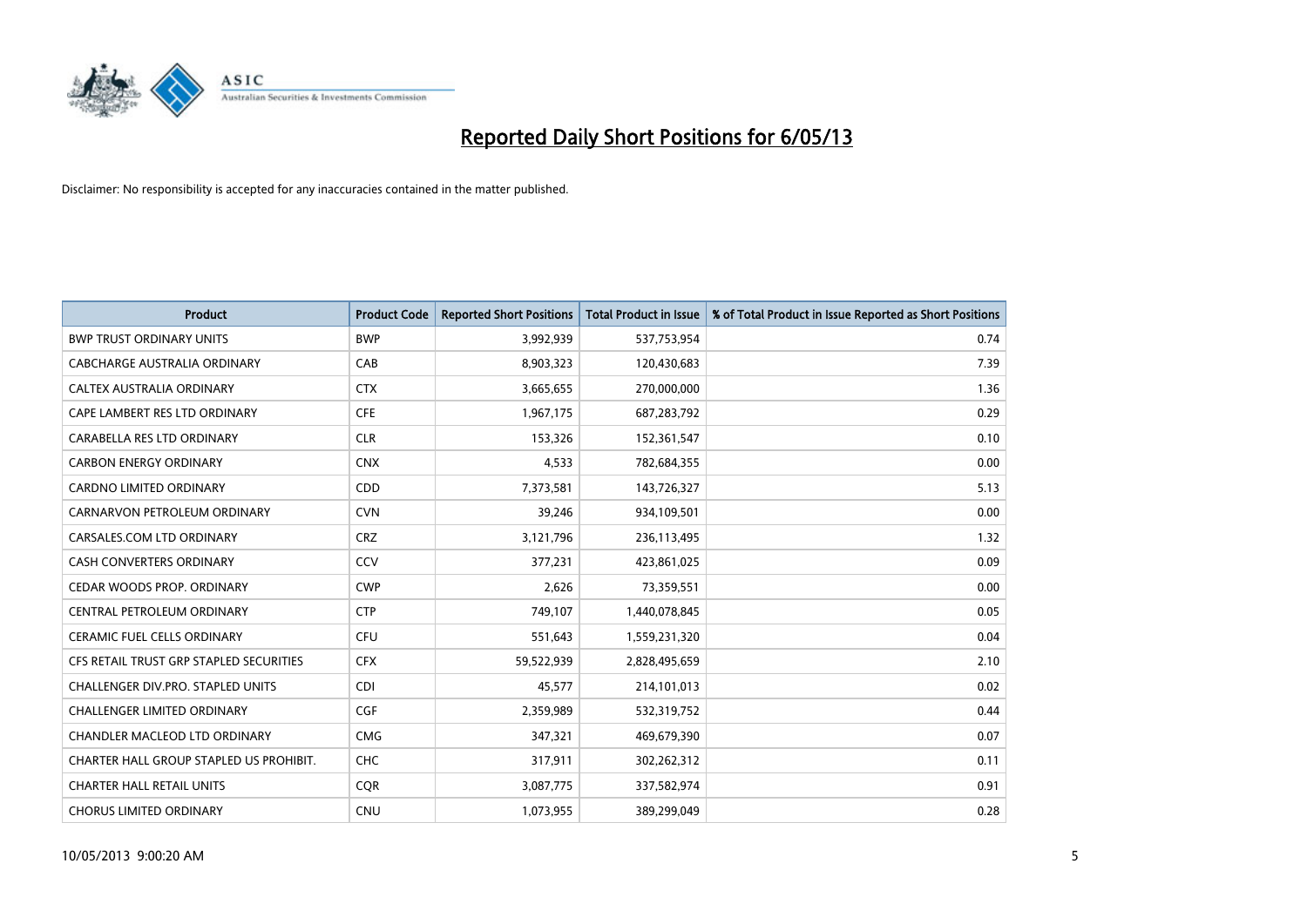

| <b>Product</b>                          | <b>Product Code</b> | <b>Reported Short Positions</b> | <b>Total Product in Issue</b> | % of Total Product in Issue Reported as Short Positions |
|-----------------------------------------|---------------------|---------------------------------|-------------------------------|---------------------------------------------------------|
| CITIGOLD CORP LTD ORDINARY              | <b>CTO</b>          | 153,427                         | 1,352,907,765                 | 0.01                                                    |
| <b>CLOUGH LIMITED ORDINARY</b>          | <b>CLO</b>          | 920,719                         | 777,781,882                   | 0.12                                                    |
| COAL OF AFRICA LTD ORDINARY             | <b>CZA</b>          | 326                             | 1,048,368,613                 | 0.00                                                    |
| COALSPUR MINES LTD ORDINARY             | <b>CPL</b>          | 16,746,855                      | 634,248,901                   | 2.64                                                    |
| COCA-COLA AMATIL ORDINARY               | <b>CCL</b>          | 4,110,081                       | 763,590,249                   | 0.54                                                    |
| <b>COCHLEAR LIMITED ORDINARY</b>        | <b>COH</b>          | 4,256,172                       | 57,040,932                    | 7.46                                                    |
| <b>COCKATOO COAL ORDINARY</b>           | <b>COK</b>          | 14,048,564                      | 1,016,746,908                 | 1.38                                                    |
| <b>CODAN LIMITED ORDINARY</b>           | <b>CDA</b>          | 191,102                         | 176,926,104                   | 0.11                                                    |
| <b>COFFEY INTERNATIONAL ORDINARY</b>    | <b>COF</b>          | 222,661                         | 255,833,165                   | 0.09                                                    |
| <b>COLLINS FOODS LTD ORDINARY</b>       | <b>CKF</b>          | 5,184                           | 93,000,003                    | 0.01                                                    |
| COMMONWEALTH BANK, ORDINARY             | <b>CBA</b>          | 8,180,400                       | 1,609,180,841                 | 0.51                                                    |
| COMMONWEALTH PROP ORDINARY UNITS        | <b>CPA</b>          | 15,759,340                      | 2,347,003,413                 | 0.67                                                    |
| <b>COMPASS RESOURCES ORDINARY</b>       | <b>CMR</b>          | 7,472                           | 1,403,744,100                 | 0.00                                                    |
| <b>COMPUTERSHARE LTD ORDINARY</b>       | <b>CPU</b>          | 11,825,545                      | 556,203,079                   | 2.13                                                    |
| <b>COOPER ENERGY LTD ORDINARY</b>       | <b>COE</b>          | 132,137                         | 329,099,922                   | 0.04                                                    |
| <b>CORP TRAVEL LIMITED ORDINARY</b>     | <b>CTD</b>          | 177,368                         | 78,081,184                    | 0.23                                                    |
| <b>CREDIT CORP GROUP ORDINARY</b>       | <b>CCP</b>          | 3,916                           | 45,932,899                    | 0.01                                                    |
| <b>CROMWELL PROP STAPLED SECURITIES</b> | <b>CMW</b>          | 757,705                         | 1,460,982,142                 | 0.05                                                    |
| <b>CROWN LIMITED ORDINARY</b>           | <b>CWN</b>          | 3,250,133                       | 728,394,185                   | 0.45                                                    |
| <b>CSG LIMITED ORDINARY</b>             | <b>CSV</b>          | 106,268                         | 278,155,477                   | 0.04                                                    |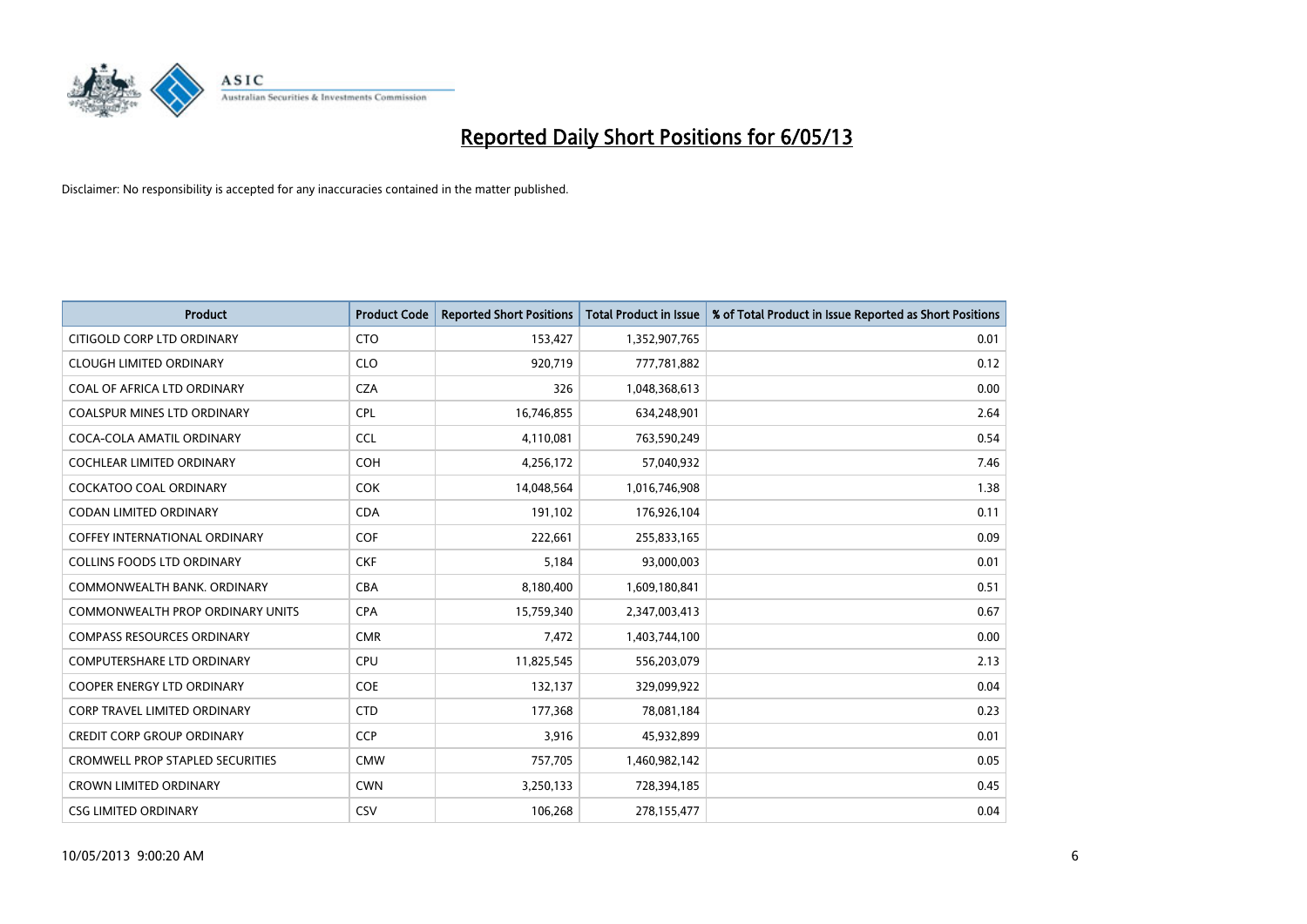

| <b>Product</b>                       | <b>Product Code</b> | <b>Reported Short Positions</b> | <b>Total Product in Issue</b> | % of Total Product in Issue Reported as Short Positions |
|--------------------------------------|---------------------|---------------------------------|-------------------------------|---------------------------------------------------------|
| <b>CSL LIMITED ORDINARY</b>          | <b>CSL</b>          | 1,156,690                       | 493,718,865                   | 0.23                                                    |
| <b>CSR LIMITED ORDINARY</b>          | <b>CSR</b>          | 50,807,461                      | 506,000,315                   | 10.04                                                   |
| <b>CUDECO LIMITED ORDINARY</b>       | CDU                 | 4,526,816                       | 199,877,294                   | 2.26                                                    |
| DART ENERGY LTD ORDINARY             | <b>DTE</b>          | 13,850,303                      | 878,988,226                   | 1.58                                                    |
| DATA#3 LIMITED ORDINARY              | <b>DTL</b>          | 23,573                          | 153,974,950                   | 0.02                                                    |
| DAVID JONES LIMITED ORDINARY         | <b>DJS</b>          | 56,056,952                      | 531,788,775                   | 10.54                                                   |
| <b>DECMIL GROUP LIMITED ORDINARY</b> | <b>DCG</b>          | 2,899,902                       | 168,203,219                   | 1.72                                                    |
| DEXUS PROPERTY GROUP STAPLED UNITS   | <b>DXS</b>          | 23,426,367                      | 4,839,024,176                 | 0.48                                                    |
| DISCOVERY METALS LTD ORDINARY        | <b>DML</b>          | 8,107,673                       | 486,986,451                   | 1.66                                                    |
| DOMINO PIZZA ENTERPR ORDINARY        | <b>DMP</b>          | 280,583                         | 70,192,674                    | 0.40                                                    |
| DORAY MINERALS LTD ORDINARY          | <b>DRM</b>          | 57,921                          | 141,866,768                   | 0.04                                                    |
| DOWNER EDI LIMITED ORDINARY          | <b>DOW</b>          | 5,367,641                       | 433,409,429                   | 1.24                                                    |
| DRILLSEARCH ENERGY ORDINARY          | <b>DLS</b>          | 14,849,616                      | 427,353,371                   | 3.47                                                    |
| DUET GROUP STAPLED US PROHIBIT.      | <b>DUE</b>          | 33,855,314                      | 1,169,314,842                 | 2.90                                                    |
| DULUXGROUP LIMITED ORDINARY          | <b>DLX</b>          | 11,057,076                      | 374,507,181                   | 2.95                                                    |
| <b>DWS LTD ORDINARY</b>              | <b>DWS</b>          | 392,545                         | 132,362,763                   | 0.30                                                    |
| ECHO ENTERTAINMENT ORDINARY          | EGP                 | 5,358,818                       | 825,672,730                   | 0.65                                                    |
| ELDERS LIMITED ORDINARY              | <b>ELD</b>          | 16,760,350                      | 448,598,480                   | 3.74                                                    |
| ELEMENTAL MINERALS ORDINARY          | <b>ELM</b>          | 33,456                          | 288,587,228                   | 0.01                                                    |
| ELEMENTOS LIMITED ORDINARY           | <b>ELT</b>          | 16                              | 154,349,209                   | 0.00                                                    |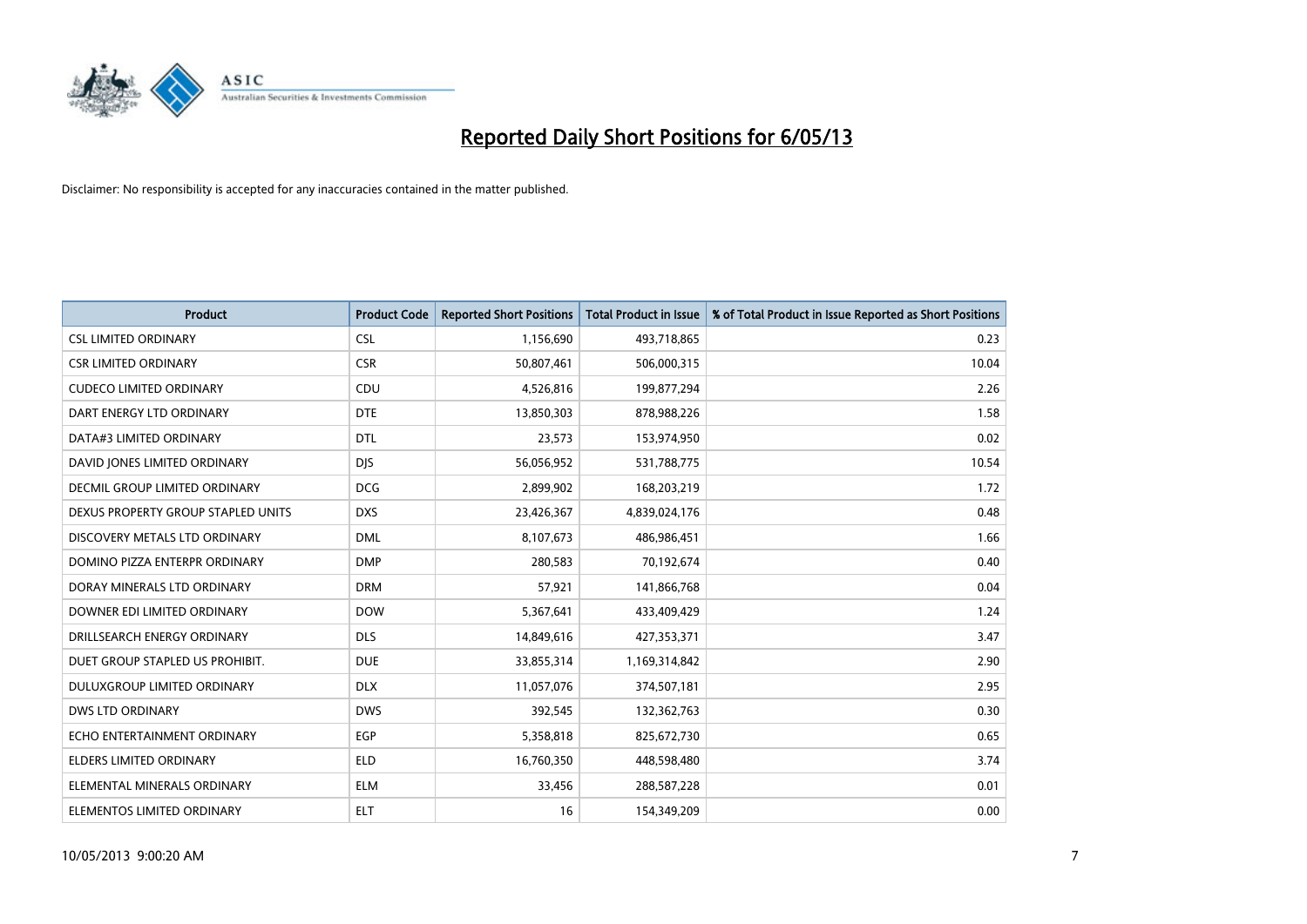

| <b>Product</b>                         | <b>Product Code</b> | <b>Reported Short Positions</b> | <b>Total Product in Issue</b> | % of Total Product in Issue Reported as Short Positions |
|----------------------------------------|---------------------|---------------------------------|-------------------------------|---------------------------------------------------------|
| <b>EMECO HOLDINGS ORDINARY</b>         | <b>EHL</b>          | 14,638,034                      | 599,675,707                   | 2.44                                                    |
| <b>ENDEAVOUR MIN CORP CDI 1:1</b>      | <b>EVR</b>          | 131,721                         | 126,964,939                   | 0.10                                                    |
| <b>ENERGY RESOURCES ORDINARY 'A'</b>   | <b>ERA</b>          | 10,248,170                      | 517,725,062                   | 1.98                                                    |
| ENERGY WORLD CORPOR. ORDINARY          | <b>EWC</b>          | 19,259,069                      | 1,734,166,672                 | 1.11                                                    |
| <b>ENVESTRA LIMITED ORDINARY</b>       | <b>ENV</b>          | 1,689,295                       | 1,764,283,571                 | 0.10                                                    |
| EQUATORIAL RES LTD ORDINARY            | EQX                 | 8                               | 119,835,353                   | 0.00                                                    |
| EVOLUTION MINING LTD ORDINARY          | <b>EVN</b>          | 22,670,379                      | 708,092,989                   | 3.20                                                    |
| FAIRFAX MEDIA LTD ORDINARY             | <b>FXI</b>          | 400,282,227                     | 2,351,955,725                 | 17.02                                                   |
| <b>FANTASTIC HOLDINGS ORDINARY</b>     | <b>FAN</b>          | 13,987                          | 102,739,538                   | 0.01                                                    |
| <b>FAR LTD ORDINARY</b>                | <b>FAR</b>          | 22,121,932                      | 2,499,846,742                 | 0.88                                                    |
| FEDERATION CNTRES ORD/UNIT STAPLED SEC | <b>FDC</b>          | 4,748,138                       | 1,427,641,565                 | 0.33                                                    |
| FKP PROPERTY GROUP STAPLED SECURITIES  | <b>FKP</b>          | 6,531,565                       | 321,578,705                   | 2.03                                                    |
| FLEETWOOD CORP ORDINARY                | <b>FWD</b>          | 3,256,092                       | 60,518,944                    | 5.38                                                    |
| FLETCHER BUILDING ORDINARY             | <b>FBU</b>          | 3,884,842                       | 686,096,427                   | 0.57                                                    |
| FLEXIGROUP LIMITED ORDINARY            | <b>FXL</b>          | 2,033,950                       | 287,869,669                   | 0.71                                                    |
| FLIGHT CENTRE ORDINARY                 | <b>FLT</b>          | 11,709,155                      | 100,418,807                   | 11.66                                                   |
| FLINDERS MINES LTD ORDINARY            | <b>FMS</b>          | 2,813,927                       | 1,821,300,404                 | 0.15                                                    |
| FOCUS MINERALS LTD ORDINARY            | <b>FML</b>          | 33,820,455                      | 9,123,466,329                 | 0.37                                                    |
| FONTERRA SHARE FUND ORDINARY UNITS     | <b>FSF</b>          | 473,052                         | 98,204,734                    | 0.48                                                    |
| <b>FORGE GROUP LIMITED ORDINARY</b>    | FGE                 | 865,722                         | 86,169,014                    | 1.00                                                    |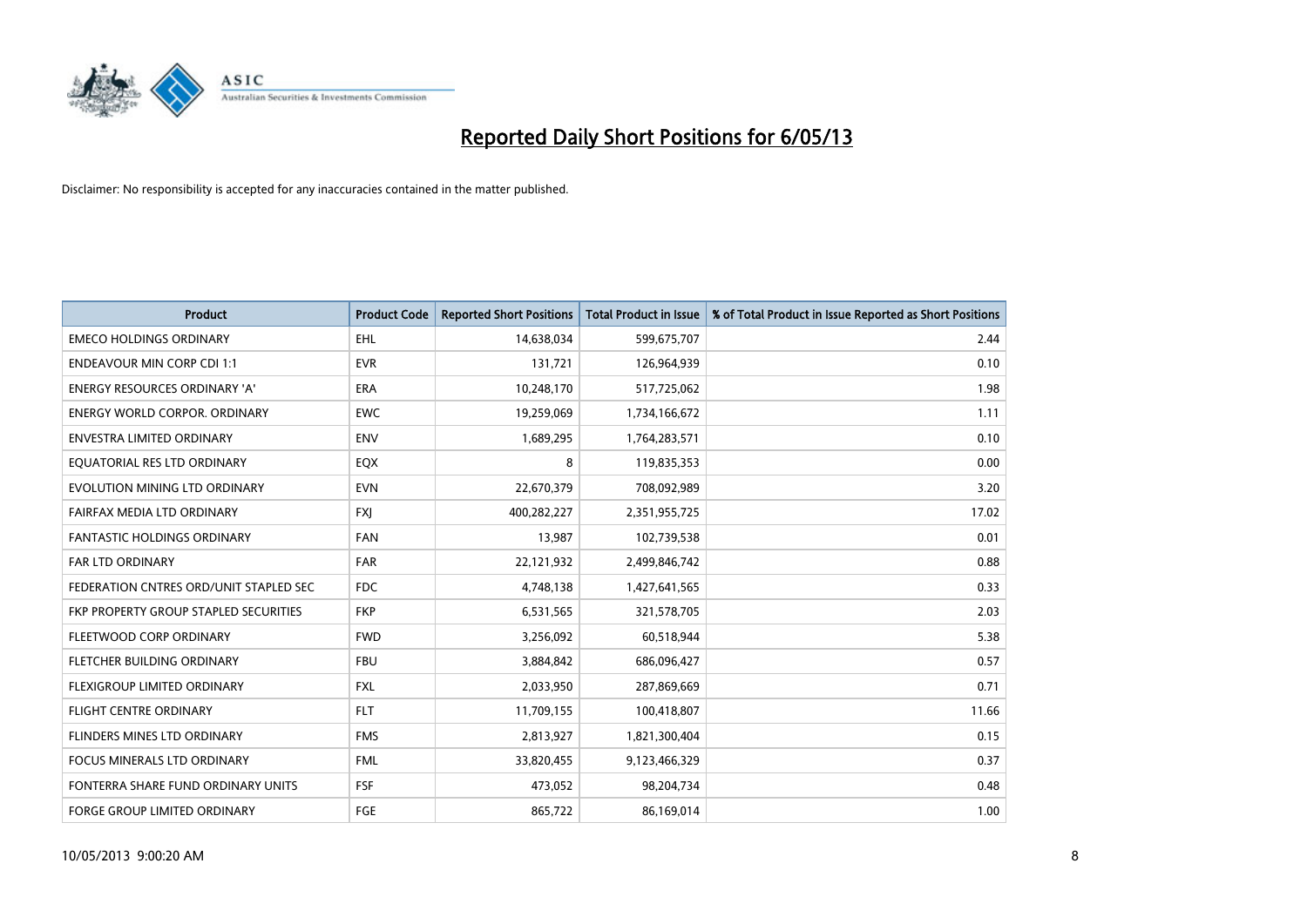

| <b>Product</b>                                   | <b>Product Code</b> | <b>Reported Short Positions</b> | <b>Total Product in Issue</b> | % of Total Product in Issue Reported as Short Positions |
|--------------------------------------------------|---------------------|---------------------------------|-------------------------------|---------------------------------------------------------|
| <b>FORTESCUE METALS GRP ORDINARY</b>             | <b>FMG</b>          | 168,915,118                     | 3,113,798,659                 | 5.42                                                    |
| <b>G.U.D. HOLDINGS ORDINARY</b>                  | GUD                 | 4,936,373                       | 71,341,319                    | 6.92                                                    |
| <b>G8 EDUCATION LIMITED ORDINARY</b>             | <b>GEM</b>          | 377,656                         | 272,151,612                   | 0.14                                                    |
| <b>GAGE ROADS BREWING ORDINARY</b>               | GRB                 | 282,000                         | 391,672,984                   | 0.07                                                    |
| <b>GALAXY RESOURCES ORDINARY</b>                 | GXY                 | 3,851,130                       | 584,355,501                   | 0.66                                                    |
| <b>GEODYNAMICS LIMITED ORDINARY</b>              | GDY                 | 850                             | 406,452,608                   | 0.00                                                    |
| <b>GINDALBIE METALS LTD ORDINARY</b>             | GBG                 | 37,408,214                      | 1,492,154,301                 | 2.51                                                    |
| <b>GOODMAN FIELDER, ORDINARY</b>                 | <b>GFF</b>          | 40,551,674                      | 1,955,559,207                 | 2.07                                                    |
| <b>GOODMAN GROUP STAPLED</b>                     | <b>GMG</b>          | 7,655,910                       | 1,713,233,947                 | 0.45                                                    |
| <b>GPT GROUP STAPLED SEC.</b>                    | GPT                 | 8,087,519                       | 1,768,731,729                 | 0.46                                                    |
| <b>GRAINCORP LIMITED A CLASS ORDINARY</b>        | <b>GNC</b>          | 2,271,969                       | 228,855,628                   | 0.99                                                    |
| <b>GRANGE RESOURCES. ORDINARY</b>                | GRR                 | 5,743,993                       | 1,156,492,195                 | 0.50                                                    |
| <b>GREENLAND MIN EN LTD ORDINARY</b>             | GGG                 | 5,676,509                       | 571,975,263                   | 0.99                                                    |
| <b>GROWTHPOINT PROPERTY ORD/UNIT STAPLED SEC</b> | GOZ                 | 5,484                           | 402,830,366                   | 0.00                                                    |
| <b>GRYPHON MINERALS LTD ORDINARY</b>             | GRY                 | 15,554,663                      | 400,464,983                   | 3.88                                                    |
| <b>GUILDFORD COAL LTD ORDINARY</b>               | <b>GUF</b>          | 1,743,463                       | 635,046,899                   | 0.27                                                    |
| <b>GUNNS LIMITED ORDINARY</b>                    | <b>GNS</b>          | 51,772,667                      | 848,401,559                   | 6.10                                                    |
| <b>GWA GROUP LTD ORDINARY</b>                    | <b>GWA</b>          | 11,001,288                      | 306,533,770                   | 3.59                                                    |
| <b>HARVEY NORMAN ORDINARY</b>                    | <b>HVN</b>          | 87,571,463                      | 1,062,316,784                 | 8.24                                                    |
| HASTIE GROUP LIMITED ORDINARY                    | <b>HST</b>          | 210,891                         | 137,353,504                   | 0.15                                                    |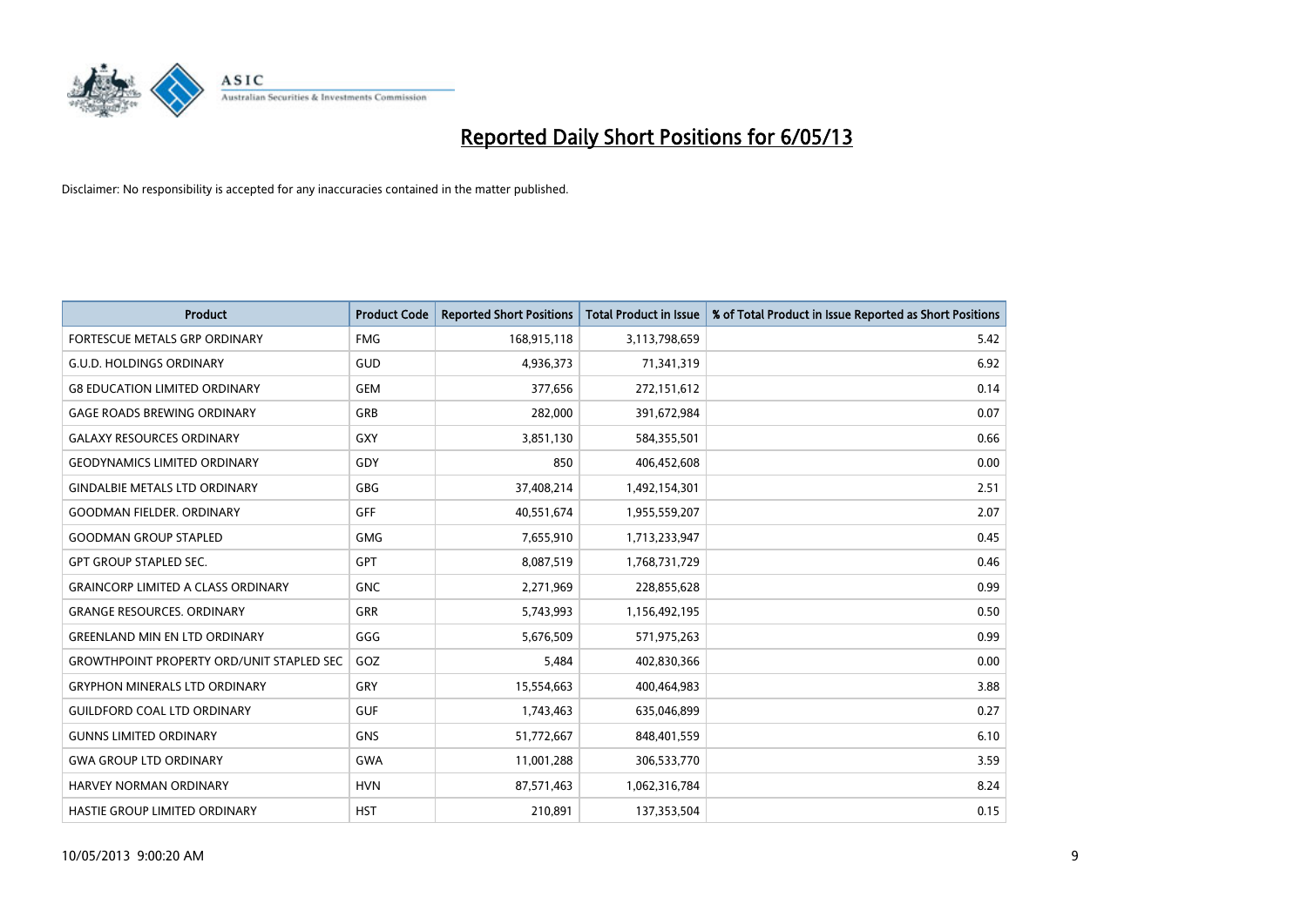

| <b>Product</b>                                | <b>Product Code</b> | <b>Reported Short Positions</b> | <b>Total Product in Issue</b> | % of Total Product in Issue Reported as Short Positions |
|-----------------------------------------------|---------------------|---------------------------------|-------------------------------|---------------------------------------------------------|
| <b>HENDERSON GROUP CDI 1:1</b>                | <b>HGG</b>          | 1,818,284                       | 749,697,955                   | 0.24                                                    |
| HFA HOLDINGS LIMITED ORDINARY                 | <b>HFA</b>          | 3,809                           | 117,332,831                   | 0.00                                                    |
| HILLGROVE RES LTD ORDINARY                    | <b>HGO</b>          | 1,734,834                       | 1,022,760,221                 | 0.17                                                    |
| HILLS HOLDINGS LTD ORDINARY                   | <b>HIL</b>          | 1,330,072                       | 246,500,444                   | 0.54                                                    |
| HORIZON OIL LIMITED ORDINARY                  | <b>HZN</b>          | 57,382,895                      | 1,135,266,515                 | 5.05                                                    |
| <b>ICAR ASIA LTD ORDINARY</b>                 | ICQ                 | 12,570                          | 91,231,886                    | 0.01                                                    |
| <b>ICON ENERGY LIMITED ORDINARY</b>           | <b>ICN</b>          | 1,561,331                       | 533,391,210                   | 0.29                                                    |
| <b>IINET LIMITED ORDINARY</b>                 | <b>IIN</b>          | 1,302,989                       | 161,238,847                   | 0.81                                                    |
| <b>ILUKA RESOURCES ORDINARY</b>               | <b>ILU</b>          | 61,398,453                      | 418,700,517                   | 14.66                                                   |
| <b>IMDEX LIMITED ORDINARY</b>                 | <b>IMD</b>          | 6,016,031                       | 210,473,188                   | 2.86                                                    |
| IMF (AUSTRALIA) LTD ORDINARY                  | <b>IMF</b>          | 1,081,382                       | 123,201,716                   | 0.88                                                    |
| <b>INCITEC PIVOT ORDINARY</b>                 | <b>IPL</b>          | 28,203,291                      | 1,628,730,107                 | 1.73                                                    |
| INDEPENDENCE GROUP ORDINARY                   | <b>IGO</b>          | 5,447,124                       | 232,882,535                   | 2.34                                                    |
| <b>INDOPHIL RESOURCES ORDINARY</b>            | <b>IRN</b>          | 772,713                         | 1,203,146,194                 | 0.06                                                    |
| <b>INFIGEN ENERGY STAPLED SECURITIES</b>      | <b>IFN</b>          | 3,306,666                       | 762,265,972                   | 0.43                                                    |
| INSURANCE AUSTRALIA ORDINARY                  | IAG                 | 2,626,645                       | 2,079,034,021                 | 0.13                                                    |
| INTEGRATED RESEARCH ORDINARY                  | IRI                 | 21,563                          | 168,359,453                   | 0.01                                                    |
| <b>INTREPID MINES ORDINARY</b>                | <b>IAU</b>          | 17,626,250                      | 555,792,572                   | 3.17                                                    |
| <b>INVESTA OFFICE FUND STAPLED SECURITIES</b> | <b>IOF</b>          | 1,308,772                       | 614,047,458                   | 0.21                                                    |
| <b>INVOCARE LIMITED ORDINARY</b>              | <b>IVC</b>          | 1,078,170                       | 110,030,298                   | 0.98                                                    |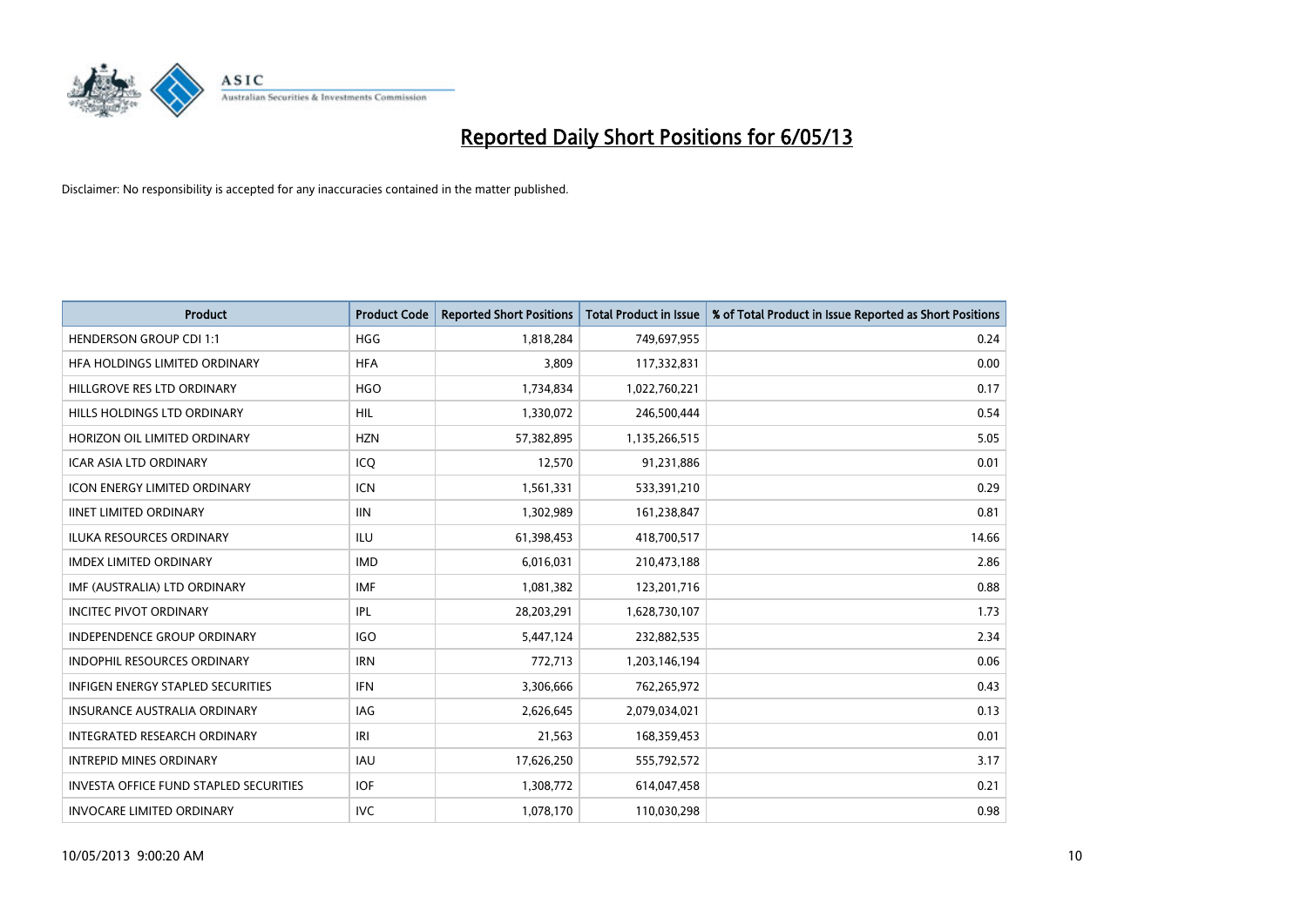

| <b>Product</b>                           | <b>Product Code</b> | <b>Reported Short Positions</b> | <b>Total Product in Issue</b> | % of Total Product in Issue Reported as Short Positions |
|------------------------------------------|---------------------|---------------------------------|-------------------------------|---------------------------------------------------------|
| ION LIMITED ORDINARY                     | <b>ION</b>          | 164,453                         | 256,365,105                   | 0.06                                                    |
| <b>IOOF HOLDINGS LTD ORDINARY</b>        | IFL                 | 2,418,823                       | 232,091,225                   | 1.04                                                    |
| <b>IRESS LIMITED ORDINARY</b>            | <b>IRE</b>          | 2,723,394                       | 128,620,231                   | 2.12                                                    |
| <b>IRON ORE HOLDINGS ORDINARY</b>        | <b>IOH</b>          | 16,649                          | 161,174,005                   | 0.01                                                    |
| <b>IVANHOE AUSTRALIA ORDINARY</b>        | <b>IVA</b>          | 1,861,163                       | 725,494,382                   | 0.26                                                    |
| JAMES HARDIE INDUST CHESS DEPOSITARY INT | <b>IHX</b>          | 6,120,343                       | 441,646,684                   | 1.39                                                    |
| <b>JB HI-FI LIMITED ORDINARY</b>         | <b>JBH</b>          | 17,746,683                      | 98,947,309                    | 17.94                                                   |
| <b>JUMBO INTERACTIVE ORDINARY</b>        | <b>JIN</b>          | 29,397                          | 43,552,560                    | 0.07                                                    |
| <b>JUPITER MINES ORDINARY</b>            | <b>IMS</b>          | 460,030                         | 2,281,835,383                 | 0.02                                                    |
| <b>KAGARA LTD ORDINARY</b>               | KZL                 | 3,008,926                       | 798,953,117                   | 0.38                                                    |
| KAROON GAS AUSTRALIA ORDINARY            | <b>KAR</b>          | 1,680,892                       | 221,420,769                   | 0.76                                                    |
| KATHMANDU HOLD LTD ORDINARY              | <b>KMD</b>          | 377,380                         | 200,215,894                   | 0.19                                                    |
| <b>KBL MINING LIMITED ORDINARY</b>       | <b>KBL</b>          | 1,820                           | 293,535,629                   | 0.00                                                    |
| KIDMAN RESOURCES LTD ORDINARY            | <b>KDR</b>          | 171,047                         | 85,525,328                    | 0.20                                                    |
| KINGSGATE CONSOLID. ORDINARY             | <b>KCN</b>          | 11,107,655                      | 152,191,905                   | 7.30                                                    |
| KINGSROSE MINING LTD ORDINARY            | <b>KRM</b>          | 555,444                         | 291,959,871                   | 0.19                                                    |
| LEIGHTON HOLDINGS ORDINARY               | LEI                 | 7,864,437                       | 337,230,813                   | 2.33                                                    |
| LEND LEASE GROUP UNIT/ORD STAPLED        | <b>LLC</b>          | 6,168,524                       | 575,508,314                   | 1.07                                                    |
| LINC ENERGY LTD ORDINARY                 | <b>LNC</b>          | 15,821,571                      | 520,765,276                   | 3.04                                                    |
| LION SELECTION GRP ORDINARY              | <b>LSX</b>          | 36                              | 88,031,572                    | 0.00                                                    |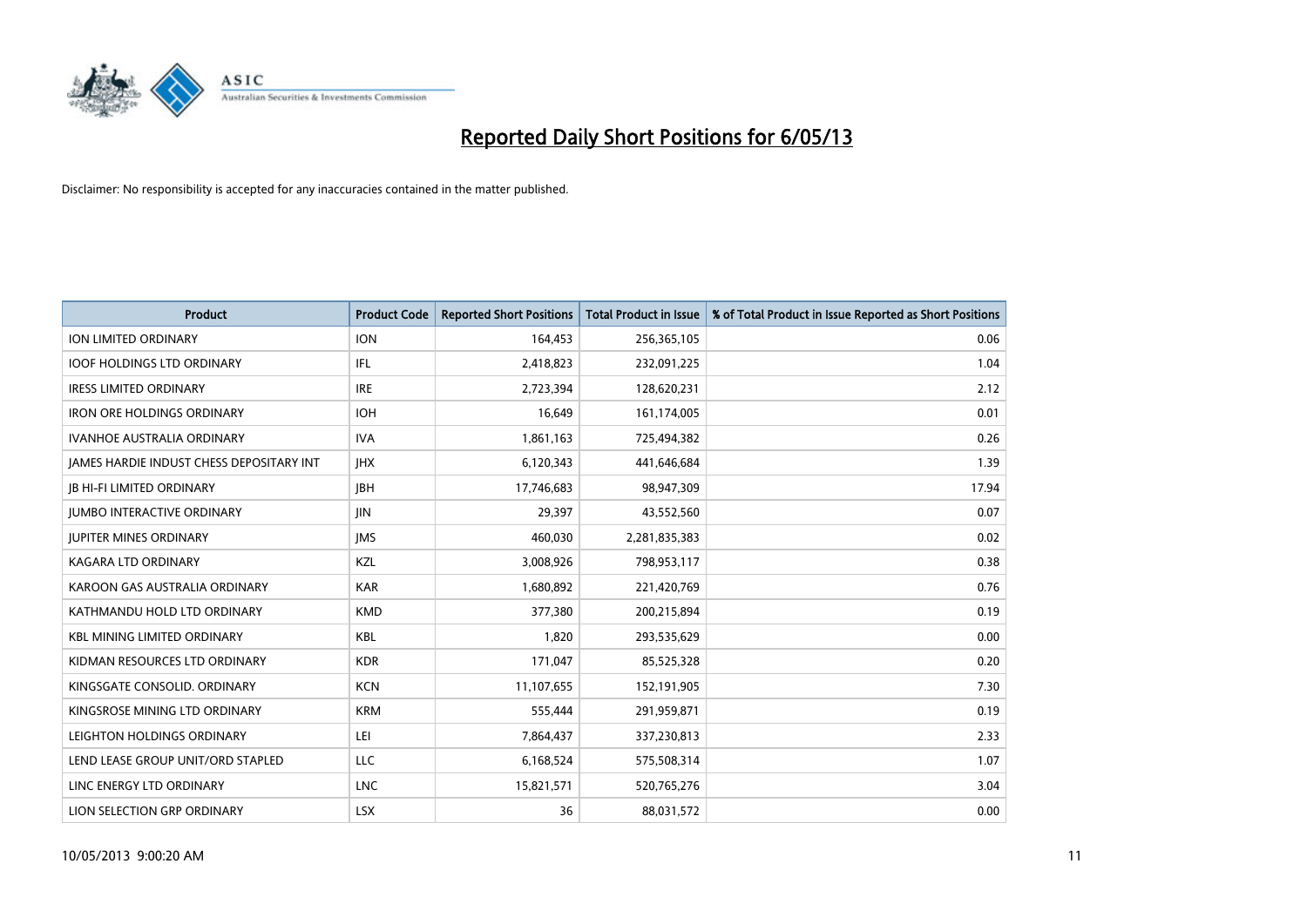

| <b>Product</b>                        | <b>Product Code</b> | <b>Reported Short Positions</b> | <b>Total Product in Issue</b> | % of Total Product in Issue Reported as Short Positions |
|---------------------------------------|---------------------|---------------------------------|-------------------------------|---------------------------------------------------------|
| LYCOPODIUM LIMITED ORDINARY           | LYL                 | 169                             | 38,955,103                    | 0.00                                                    |
| LYNAS CORPORATION ORDINARY            | <b>LYC</b>          | 205,938,788                     | 1,960,801,292                 | 10.50                                                   |
| <b>M2 TELECOMMUNICATION ORDINARY</b>  | <b>MTU</b>          | 6,010,340                       | 159,260,396                   | 3.77                                                    |
| MACA LIMITED ORDINARY                 | <b>MLD</b>          | 33,541                          | 172,500,000                   | 0.02                                                    |
| <b>MACMAHON HOLDINGS ORDINARY</b>     | MAH                 | 10,248,624                      | 1,261,699,966                 | 0.81                                                    |
| MACO ATLAS ROADS GRP ORDINARY STAPLED | <b>MQA</b>          | 16,861,476                      | 478,531,436                   | 3.52                                                    |
| MACQUARIE GROUP LTD ORDINARY          | <b>MOG</b>          | 4,043,101                       | 339,506,578                   | 1.19                                                    |
| MAGELLAN FIN GRP LTD ORDINARY         | <b>MFG</b>          | 453,193                         | 152,782,876                   | 0.30                                                    |
| <b>MATRIX C &amp; E LTD ORDINARY</b>  | <b>MCE</b>          | 3,478,618                       | 94,555,428                    | 3.68                                                    |
| MAVERICK DRILLING ORDINARY            | <b>MAD</b>          | 12,608,256                      | 452,726,751                   | 2.78                                                    |
| MCMILLAN SHAKESPEARE ORDINARY         | <b>MMS</b>          | 558,924                         | 74,523,965                    | 0.75                                                    |
| MCPHERSON'S LTD ORDINARY              | <b>MCP</b>          | 2,602                           | 89,294,198                    | 0.00                                                    |
| MEDUSA MINING LTD ORDINARY            | <b>MML</b>          | 3,469,816                       | 188,903,911                   | 1.84                                                    |
| MEO AUSTRALIA LTD ORDINARY            | <b>MEO</b>          | 331,375                         | 627,264,587                   | 0.05                                                    |
| <b>MERMAID MARINE ORDINARY</b>        | <b>MRM</b>          | 813,403                         | 228,166,230                   | 0.36                                                    |
| MESOBLAST LIMITED ORDINARY            | <b>MSB</b>          | 17,575,280                      | 315,423,901                   | 5.57                                                    |
| METALS X LIMITED ORDINARY             | <b>MLX</b>          | 903,960                         | 1,651,766,110                 | 0.05                                                    |
| METCASH LIMITED ORDINARY              | <b>MTS</b>          | 75,105,386                      | 880,704,786                   | 8.53                                                    |
| MICLYN EXP OFFSHR ORDINARY            | <b>MIO</b>          | 713,898                         | 281,536,912                   | 0.25                                                    |
| MILTON CORPORATION ORDINARY           | <b>MLT</b>          | 12,800                          | 122,147,119                   | 0.01                                                    |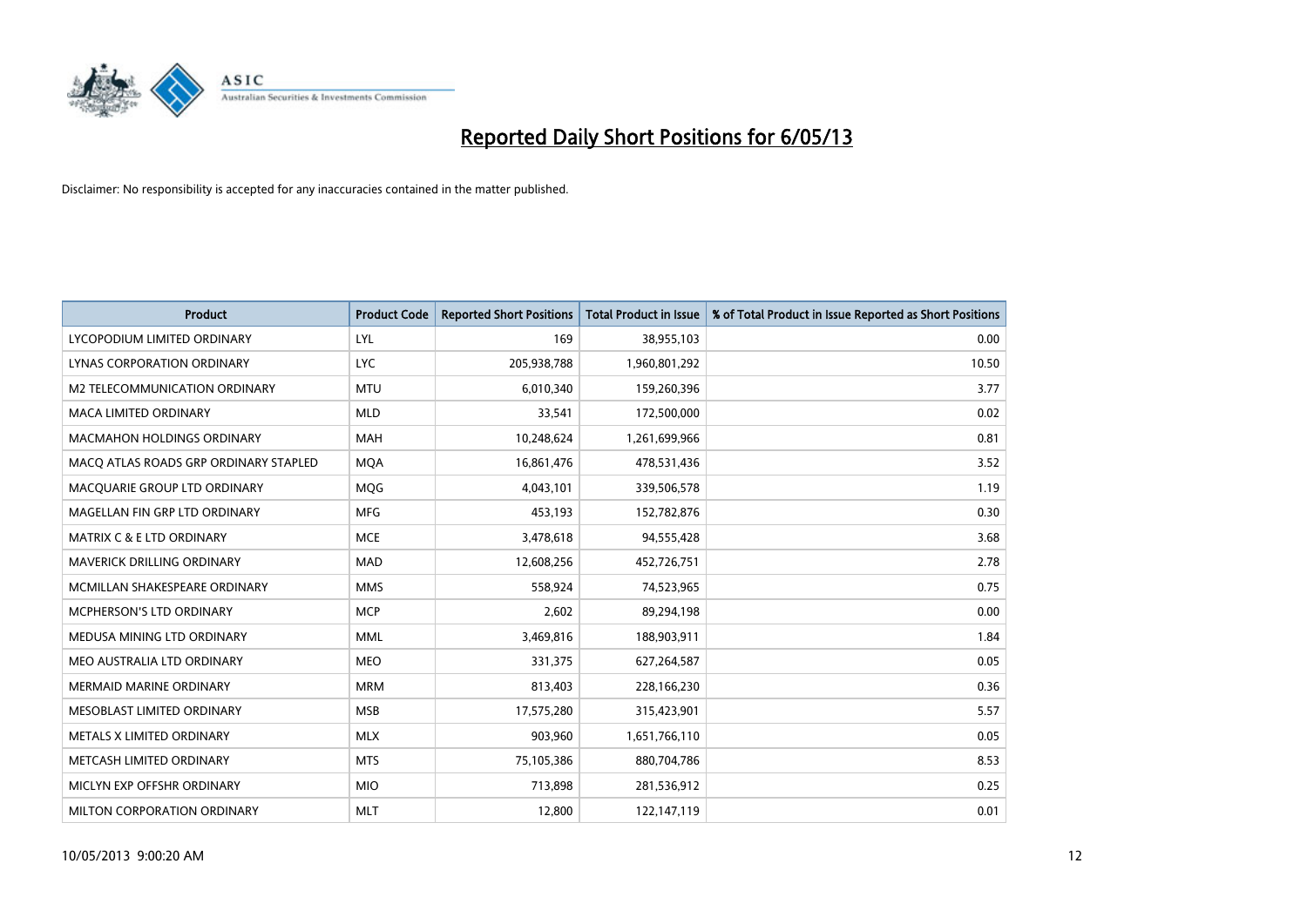

| <b>Product</b>                    | <b>Product Code</b> | <b>Reported Short Positions</b> | <b>Total Product in Issue</b> | % of Total Product in Issue Reported as Short Positions |
|-----------------------------------|---------------------|---------------------------------|-------------------------------|---------------------------------------------------------|
| MINCOR RESOURCES NL ORDINARY      | <b>MCR</b>          | 2,598,846                       | 188,208,274                   | 1.38                                                    |
| MINERAL DEPOSITS ORDINARY         | <b>MDL</b>          | 2,472,874                       | 83,538,786                    | 2.96                                                    |
| MINERAL RESOURCES, ORDINARY       | <b>MIN</b>          | 4,171,072                       | 185,957,992                   | 2.24                                                    |
| MIRABELA NICKEL LTD ORDINARY      | <b>MBN</b>          | 21,011,833                      | 876,765,094                   | 2.40                                                    |
| MIRVAC GROUP STAPLED SECURITIES   | <b>MGR</b>          | 7,838,275                       | 3,426,028,367                 | 0.23                                                    |
| MOLOPO ENERGY LTD ORDINARY        | <b>MPO</b>          | 1,296,138                       | 246,371,894                   | 0.53                                                    |
| MONADELPHOUS GROUP ORDINARY       | <b>MND</b>          | 10,753,509                      | 90,940,258                    | 11.82                                                   |
| MORTGAGE CHOICE LTD ORDINARY      | MOC                 | 1,495,502                       | 123,431,282                   | 1.21                                                    |
| <b>MOUNT GIBSON IRON ORDINARY</b> | <b>MGX</b>          | 18,269,155                      | 1,090,584,232                 | 1.68                                                    |
| MULTIPLEX SITES SITES             | <b>MXUPA</b>        | 969                             | 4,500,000                     | 0.02                                                    |
| MURCHISON METALS LTD ORDINARY     | <b>MMX</b>          | 3,781,092                       | 450,497,346                   | 0.84                                                    |
| <b>MYER HOLDINGS LTD ORDINARY</b> | <b>MYR</b>          | 86,912,453                      | 583,594,551                   | 14.89                                                   |
| <b>MYSTATE LIMITED ORDINARY</b>   | <b>MYS</b>          | 13,753                          | 87,117,374                    | 0.02                                                    |
| NATIONAL AUST, BANK ORDINARY      | <b>NAB</b>          | 12,834,935                      | 2,342,421,436                 | 0.55                                                    |
| NAVITAS LIMITED ORDINARY          | <b>NVT</b>          | 14,977,148                      | 375,367,918                   | 3.99                                                    |
| NEON ENERGY LIMITED ORDINARY      | <b>NEN</b>          | 2,189,991                       | 549,937,848                   | 0.40                                                    |
| NEW HOPE CORPORATION ORDINARY     | <b>NHC</b>          | 2,589,701                       | 830,563,352                   | 0.31                                                    |
| NEW STANDARD ENERGY ORDINARY      | <b>NSE</b>          | 461,100                         | 305,331,847                   | 0.15                                                    |
| NEWCREST MINING ORDINARY          | <b>NCM</b>          | 6,626,191                       | 766,510,971                   | 0.86                                                    |
| NEWS CORP A NON-VOTING CDI        | <b>NWSLV</b>        | 2,469,861                       | 1,517,878,206                 | 0.16                                                    |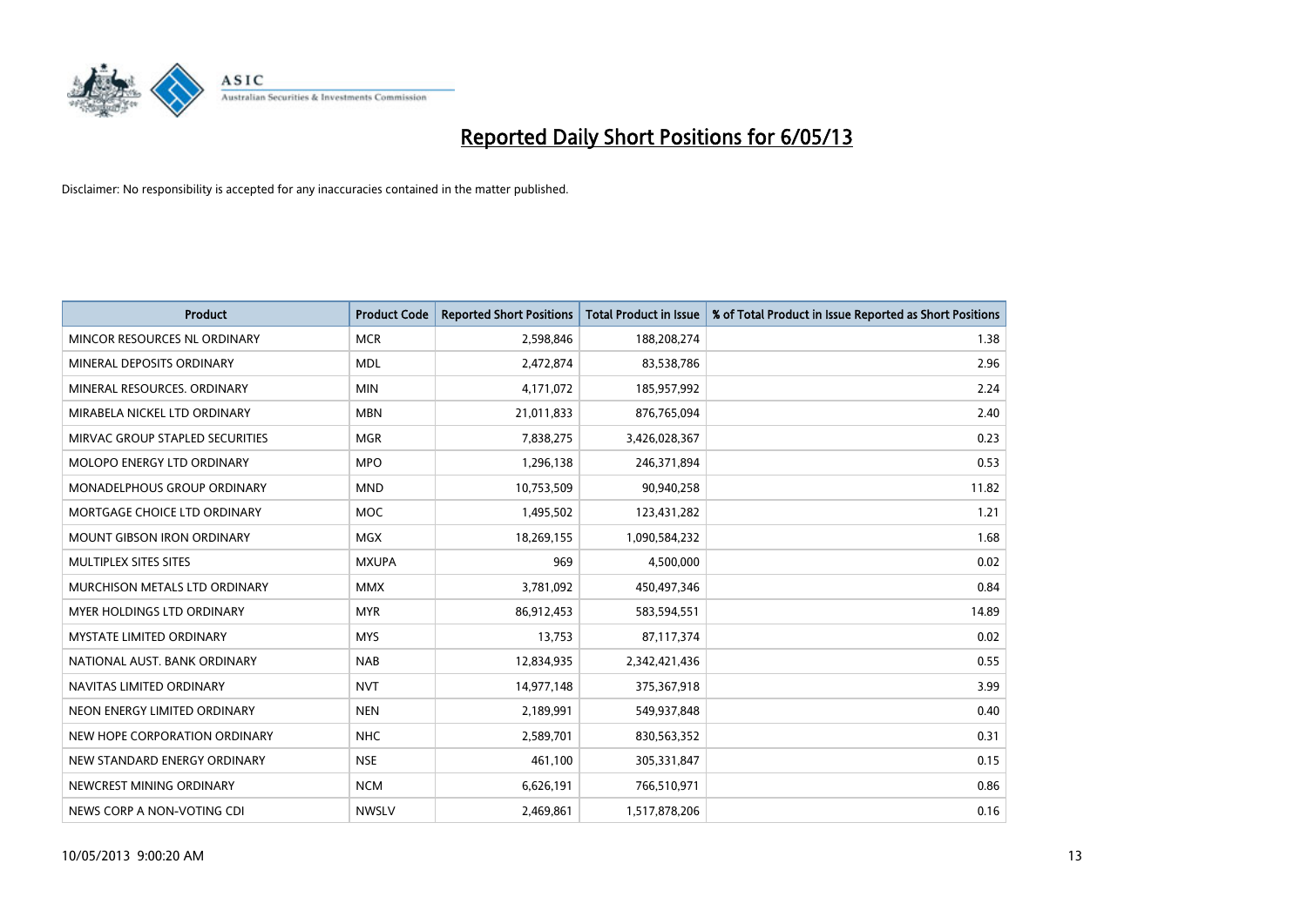

| <b>Product</b>                        | <b>Product Code</b> | <b>Reported Short Positions</b> | <b>Total Product in Issue</b> | % of Total Product in Issue Reported as Short Positions |
|---------------------------------------|---------------------|---------------------------------|-------------------------------|---------------------------------------------------------|
| NEWS CORP B VOTING CDI                | <b>NWS</b>          | 1,179,073                       | 798,520,953                   | 0.15                                                    |
| NEXTDC LIMITED ORDINARY               | <b>NXT</b>          | 5,194,913                       | 173,102,288                   | 3.00                                                    |
| NEXUS ENERGY LIMITED ORDINARY         | <b>NXS</b>          | 13,426,951                      | 1,329,821,159                 | 1.01                                                    |
| NIB HOLDINGS LIMITED ORDINARY         | <b>NHF</b>          | 1,159                           | 439,004,182                   | 0.00                                                    |
| NIDO PETROLEUM ORDINARY               | <b>NDO</b>          | 42,400                          | 2,044,984,301                 | 0.00                                                    |
| NOBLE MINERAL RES ORDINARY            | <b>NMG</b>          | 2,528,936                       | 666,397,952                   | 0.38                                                    |
| NORFOLK GROUP ORDINARY                | <b>NFK</b>          | 200,050                         | 158,890,730                   | 0.13                                                    |
| NORTHERN IRON LTD ORDINARY            | <b>NFE</b>          | 1,910,075                       | 484,405,314                   | 0.39                                                    |
| NORTHERN STAR ORDINARY                | <b>NST</b>          | 4,287,998                       | 424,277,027                   | 1.01                                                    |
| NRW HOLDINGS LIMITED ORDINARY         | <b>NWH</b>          | 21,157,470                      | 278,888,011                   | 7.59                                                    |
| NUCOAL RESOURCES LTD ORDINARY         | <b>NCR</b>          | 150,000                         | 768,612,354                   | 0.02                                                    |
| NUFARM LIMITED ORDINARY               | <b>NUF</b>          | 12,944,438                      | 262,796,891                   | 4.93                                                    |
| OCEANAGOLD CORP. CHESS DEPOSITARY INT | <b>OGC</b>          | 2,586,056                       | 293,517,918                   | 0.88                                                    |
| OIL SEARCH LTD ORDINARY               | OSH                 | 27,127,733                      | 1,338,243,530                 | 2.03                                                    |
| OM HOLDINGS LIMITED ORDINARY          | OMH                 | 3,614,937                       | 673,423,337                   | 0.54                                                    |
| ORICA LIMITED ORDINARY                | ORI                 | 5,100,157                       | 366,868,401                   | 1.39                                                    |
| ORIGIN ENERGY ORDINARY                | <b>ORG</b>          | 15,107,805                      | 1,097,938,465                 | 1.38                                                    |
| OROCOBRE LIMITED ORDINARY             | <b>ORE</b>          | 648,090                         | 117,745,140                   | 0.55                                                    |
| OROTONGROUP LIMITED ORDINARY          | ORL                 | 146,974                         | 40,880,902                    | 0.36                                                    |
| ORPHEUS ENERGY LTD ORDINARY           | <b>OEG</b>          | 67,200                          | 130,475,919                   | 0.05                                                    |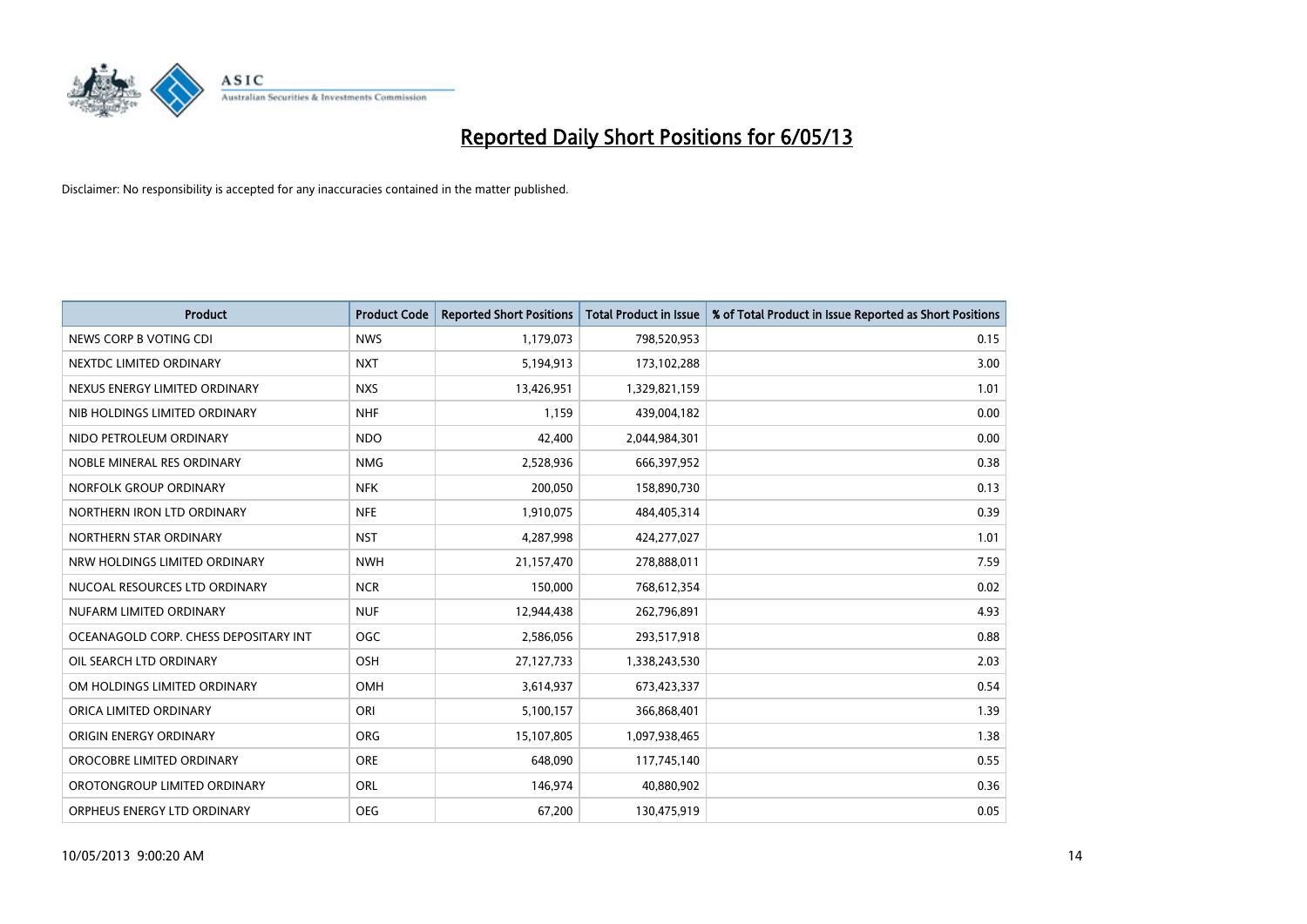

| <b>Product</b>               | <b>Product Code</b> | <b>Reported Short Positions</b> | <b>Total Product in Issue</b> | % of Total Product in Issue Reported as Short Positions |
|------------------------------|---------------------|---------------------------------|-------------------------------|---------------------------------------------------------|
| OZ MINERALS ORDINARY         | OZL                 | 18,676,312                      | 303,470,022                   | 6.15                                                    |
| PACIFIC BRANDS ORDINARY      | <b>PBG</b>          | 9,029,939                       | 912,915,695                   | 0.99                                                    |
| PALADIN ENERGY LTD ORDINARY  | <b>PDN</b>          | 108,227,438                     | 837,187,808                   | 12.93                                                   |
| PANAUST LIMITED ORDINARY     | <b>PNA</b>          | 9,413,056                       | 615,911,205                   | 1.53                                                    |
| PANORAMIC RESOURCES ORDINARY | PAN                 | 2,516,001                       | 256,899,729                   | 0.98                                                    |
| PAPERLINX LIMITED ORDINARY   | <b>PPX</b>          | 47,806                          | 609,280,761                   | 0.01                                                    |
| PAPILLON RES LTD ORDINARY    | <b>PIR</b>          | 2,251,810                       | 336,978,210                   | 0.67                                                    |
| PATTIES FOODS LTD ORDINARY   | PFL                 | 4,605                           | 139,065,639                   | 0.00                                                    |
| PEET LIMITED ORDINARY        | <b>PPC</b>          | 5,332,835                       | 364,592,768                   | 1.46                                                    |
| PERILYA LIMITED ORDINARY     | <b>PEM</b>          | 554,539                         | 769,316,426                   | 0.07                                                    |
| PERPETUAL LIMITED ORDINARY   | PPT                 | 2,150,290                       | 41,980,678                    | 5.12                                                    |
| PERSEUS MINING LTD ORDINARY  | PRU                 | 22,533,111                      | 457,962,088                   | 4.92                                                    |
| PHARMAXIS LTD ORDINARY       | <b>PXS</b>          | 12,769,703                      | 308,543,389                   | 4.14                                                    |
| PLATINUM ASSET ORDINARY      | <b>PTM</b>          | 5,214,610                       | 561,347,878                   | 0.93                                                    |
| PLATINUM AUSTRALIA ORDINARY  | <b>PLA</b>          | 836,127                         | 504,968,043                   | 0.17                                                    |
| PMI GOLD CORP CDI 1:1        | <b>PVM</b>          | 232,274                         | 146,516,845                   | 0.16                                                    |
| PMP LIMITED ORDINARY         | <b>PMP</b>          | 128,840                         | 323,781,124                   | 0.04                                                    |
| PRANA BIOTECHNOLOGY ORDINARY | PBT                 | 294,080                         | 371,239,938                   | 0.08                                                    |
| PREMIER INVESTMENTS ORDINARY | <b>PMV</b>          | 402,005                         | 155,260,478                   | 0.26                                                    |
| PRIMA BIOMED LTD ORDINARY    | <b>PRR</b>          | 767,755                         | 1,066,063,388                 | 0.07                                                    |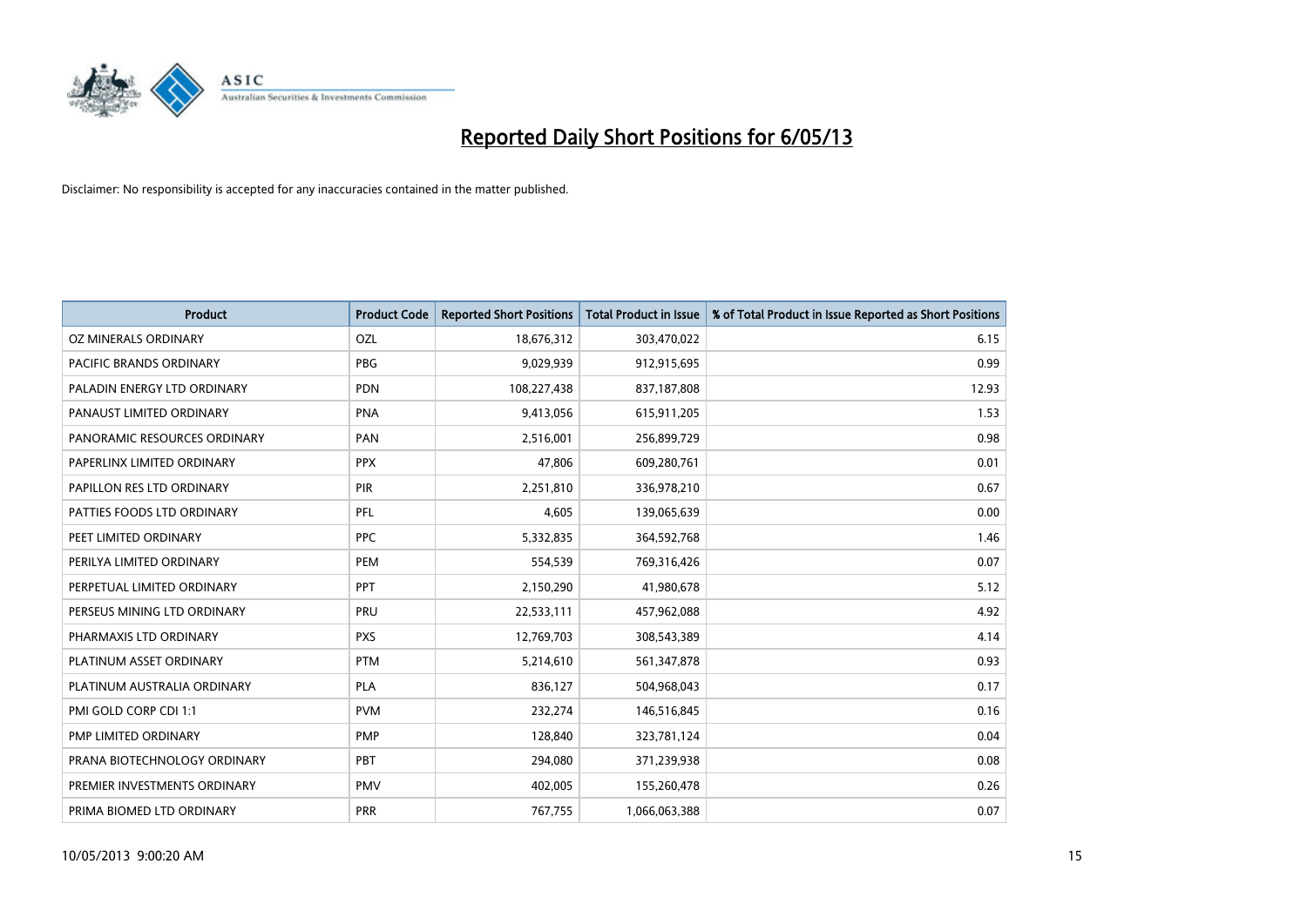

| <b>Product</b>                    | <b>Product Code</b> | <b>Reported Short Positions</b> | <b>Total Product in Issue</b> | % of Total Product in Issue Reported as Short Positions |
|-----------------------------------|---------------------|---------------------------------|-------------------------------|---------------------------------------------------------|
| PRIMARY HEALTH CARE ORDINARY      | <b>PRY</b>          | 17,375,062                      | 503,921,941                   | 3.45                                                    |
| PRIMEAG AUSTRALIA ORDINARY        | PAG                 | 36,341                          | 266,394,444                   | 0.01                                                    |
| PROGRAMMED ORDINARY               | <b>PRG</b>          | 182,964                         | 118,179,696                   | 0.15                                                    |
| PURA VIDA ENERGY NL ORDINARY      | <b>PVD</b>          | 457,040                         | 59,983,514                    | 0.76                                                    |
| <b>QANTAS AIRWAYS ORDINARY</b>    | QAN                 | 25,569,528                      | 2,241,945,788                 | 1.14                                                    |
| OBE INSURANCE GROUP ORDINARY      | <b>OBE</b>          | 48,818,915                      | 1,200,002,952                 | 4.07                                                    |
| <b>QLD MINING CORP ORDINARY</b>   | QMN                 | 1,300,000                       | 869,999,817                   | 0.15                                                    |
| ORXPHARMA LTD ORDINARY            | QRX                 | 230,696                         | 144,644,706                   | 0.16                                                    |
| <b>OUBE HOLDINGS LTD ORDINARY</b> | <b>QUB</b>          | 16,195,028                      | 928,965,547                   | 1.74                                                    |
| RAMELIUS RESOURCES ORDINARY       | <b>RMS</b>          | 6,082,954                       | 337,586,949                   | 1.80                                                    |
| RAMSAY HEALTH CARE ORDINARY       | <b>RHC</b>          | 1,643,776                       | 202,081,252                   | 0.81                                                    |
| RANGE RESOURCES LTD ORDINARY      | <b>RRS</b>          | 44,458                          | 2,567,810,783                 | 0.00                                                    |
| <b>RCR TOMLINSON ORDINARY</b>     | <b>RCR</b>          | 295,193                         | 132,431,265                   | 0.22                                                    |
| <b>REA GROUP ORDINARY</b>         | <b>REA</b>          | 65,073                          | 131,714,699                   | 0.05                                                    |
| <b>RECKON LIMITED ORDINARY</b>    | <b>RKN</b>          | 451,000                         | 129,488,015                   | 0.35                                                    |
| <b>RED 5 LIMITED ORDINARY</b>     | <b>RED</b>          | 789,746                         | 135,488,008                   | 0.58                                                    |
| <b>RED FORK ENERGY ORDINARY</b>   | <b>RFE</b>          | 4,885,906                       | 384,951,719                   | 1.27                                                    |
| REDBANK ENERGY LTD ORDINARY       | AEJ                 | 13                              | 786,287                       | 0.00                                                    |
| <b>REDFLEX HOLDINGS ORDINARY</b>  | <b>RDF</b>          | 12,901                          | 110,762,310                   | 0.01                                                    |
| REECE AUSTRALIA LTD. ORDINARY     | <b>REH</b>          | 572                             | 99,600,000                    | 0.00                                                    |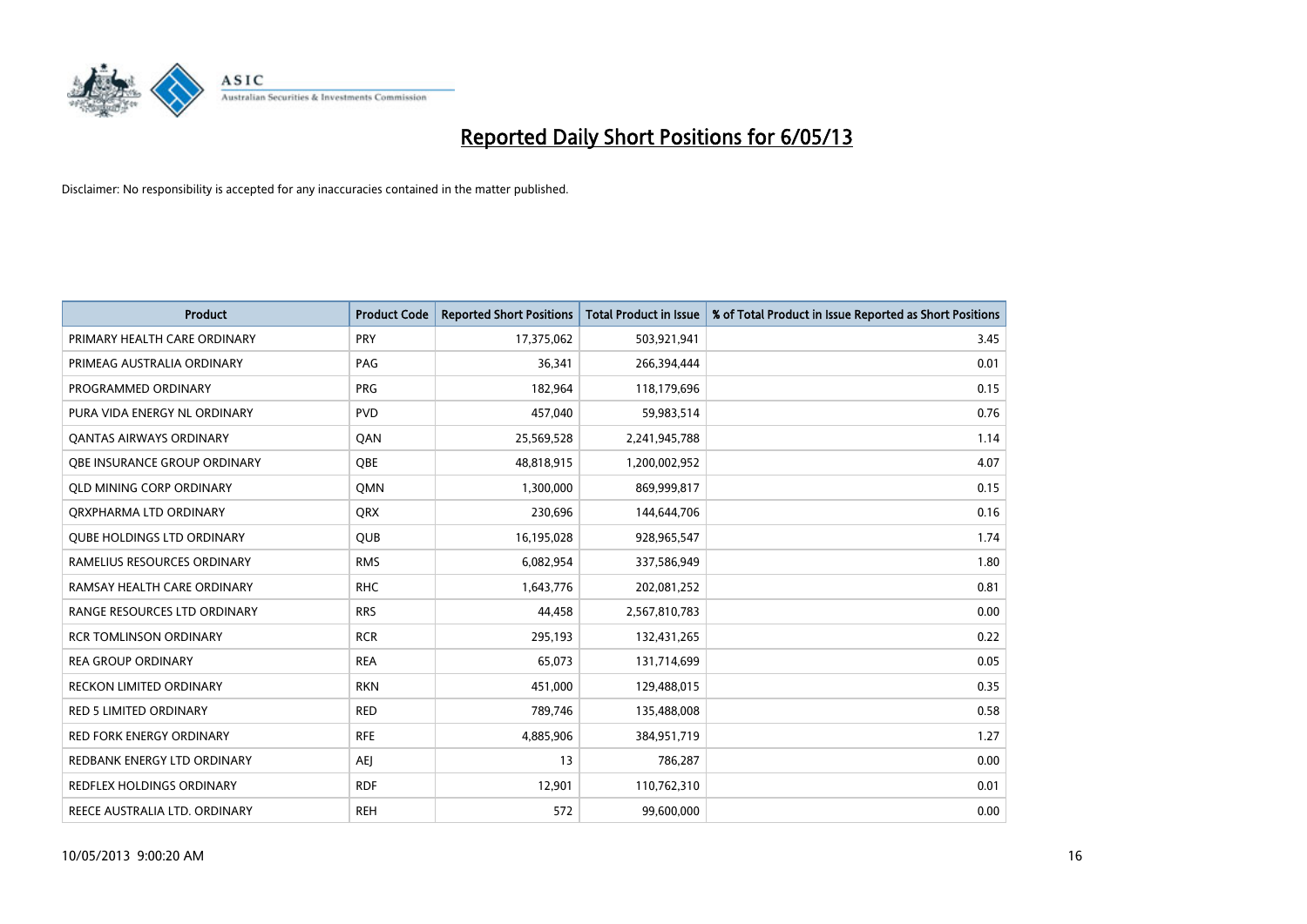

| <b>Product</b>                               | <b>Product Code</b> | <b>Reported Short Positions</b> | <b>Total Product in Issue</b> | % of Total Product in Issue Reported as Short Positions |
|----------------------------------------------|---------------------|---------------------------------|-------------------------------|---------------------------------------------------------|
| <b>REGIS RESOURCES ORDINARY</b>              | <b>RRL</b>          | 12,571,108                      | 474,413,655                   | 2.65                                                    |
| RESMED INC CDI 10:1                          | <b>RMD</b>          | 14,273,792                      | 1,556,242,300                 | 0.92                                                    |
| <b>RESOLUTE MINING ORDINARY</b>              | <b>RSG</b>          | 1,751,451                       | 643,094,224                   | 0.27                                                    |
| RESOURCE GENERATION ORDINARY                 | <b>RES</b>          | 73                              | 284,698,002                   | 0.00                                                    |
| <b>RETAIL FOOD GROUP ORDINARY</b>            | <b>RFG</b>          | 704,199                         | 130,227,856                   | 0.54                                                    |
| REX MINERALS LIMITED ORDINARY                | <b>RXM</b>          | 2,860,682                       | 188,907,284                   | 1.51                                                    |
| <b>RHG LIMITED ORDINARY</b>                  | <b>RHG</b>          | 1,085                           | 308,483,177                   | 0.00                                                    |
| <b>RIALTO ENERGY ORDINARY</b>                | <b>RIA</b>          | 41                              | 682,929,991                   | 0.00                                                    |
| RIDLEY CORPORATION ORDINARY                  | <b>RIC</b>          | 1,485,564                       | 307,817,071                   | 0.48                                                    |
| RIO TINTO LIMITED ORDINARY                   | <b>RIO</b>          | 11,933,747                      | 435,758,720                   | 2.74                                                    |
| ROC OIL COMPANY ORDINARY                     | <b>ROC</b>          | 1,586,645                       | 683,235,552                   | 0.23                                                    |
| RURALCO HOLDINGS ORDINARY                    | <b>RHL</b>          | 12,000                          | 55,019,284                    | 0.02                                                    |
| SAI GLOBAL LIMITED ORDINARY                  | SAI                 | 14,371,586                      | 209,026,426                   | 6.88                                                    |
| SALMAT LIMITED ORDINARY                      | <b>SLM</b>          | 96,806                          | 159,812,799                   | 0.06                                                    |
| SAMSON OIL & GAS LTD ORDINARY                | SSN                 | 3,085,000                       | 2,114,831,858                 | 0.15                                                    |
| SANDFIRE RESOURCES ORDINARY                  | <b>SFR</b>          | 3,751,127                       | 153,650,968                   | 2.44                                                    |
| SANTOS LTD ORDINARY                          | <b>STO</b>          | 2,842,648                       | 964,270,203                   | 0.29                                                    |
| SARACEN MINERAL ORDINARY                     | <b>SAR</b>          | 16,673,243                      | 595,263,186                   | 2.80                                                    |
| <b>SCA PROPERTY GROUP STAPLED SECURITIES</b> | <b>SCP</b>          | 32,256,621                      | 585,455,114                   | 5.51                                                    |
| SEDGMAN LIMITED ORDINARY                     | <b>SDM</b>          | 653,737                         | 220,368,310                   | 0.30                                                    |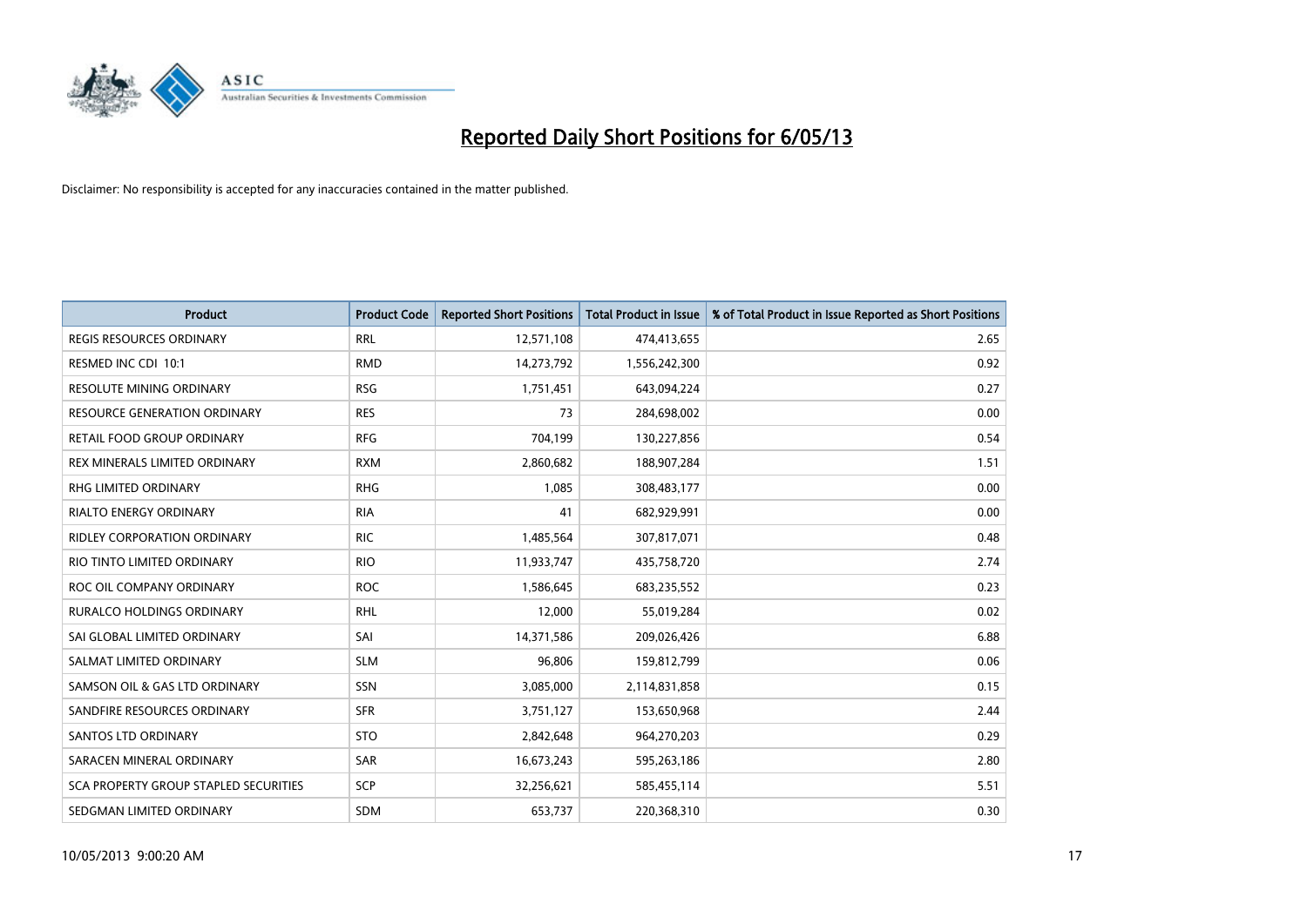

| <b>Product</b>                           | <b>Product Code</b> | <b>Reported Short Positions</b> | <b>Total Product in Issue</b> | % of Total Product in Issue Reported as Short Positions |
|------------------------------------------|---------------------|---------------------------------|-------------------------------|---------------------------------------------------------|
| SEEK LIMITED ORDINARY                    | <b>SEK</b>          | 12,274,052                      | 337,833,019                   | 3.63                                                    |
| SELECT HARVESTS ORDINARY                 | <b>SHV</b>          | 33,045                          | 57,151,112                    | 0.06                                                    |
| SENEX ENERGY LIMITED ORDINARY            | <b>SXY</b>          | 20,236,074                      | 1,140,804,837                 | 1.77                                                    |
| SERVICE STREAM ORDINARY                  | <b>SSM</b>          | 720,551                         | 283,418,867                   | 0.25                                                    |
| SEVEN GROUP HOLDINGS ORDINARY            | <b>SVW</b>          | 1,426,646                       | 308,160,281                   | 0.46                                                    |
| SEVEN WEST MEDIA LTD ORDINARY            | <b>SWM</b>          | 11,280,390                      | 999,160,872                   | 1.13                                                    |
| SIGMA PHARMACEUTICAL ORDINARY            | <b>SIP</b>          | 9,342,370                       | 1,151,625,141                 | 0.81                                                    |
| SIHAYO GOLD LIMITED ORDINARY             | <b>SIH</b>          | 190,470                         | 844,832,293                   | 0.02                                                    |
| SILEX SYSTEMS ORDINARY                   | <b>SLX</b>          | 1,695,007                       | 170,232,464                   | 1.00                                                    |
| SILVER CHEF LIMITED ORDINARY             | SIV                 | 14,543                          | 28,762,745                    | 0.05                                                    |
| SILVER LAKE RESOURCE ORDINARY            | <b>SLR</b>          | 7,222,295                       | 379,048,750                   | 1.91                                                    |
| SIMS METAL MGMT LTD ORDINARY             | SGM                 | 13,456,334                      | 204,309,387                   | 6.59                                                    |
| SINGAPORE TELECOMM. CHESS DEPOSITARY INT | SGT                 | 2,670,953                       | 194,460,137                   | 1.37                                                    |
| SIRIUS RESOURCES NL ORDINARY             | <b>SIR</b>          | 1,290,720                       | 224,620,167                   | 0.57                                                    |
| SIRTEX MEDICAL ORDINARY                  | <b>SRX</b>          | 637,880                         | 55,768,136                    | 1.14                                                    |
| SKILLED GROUP LTD ORDINARY               | <b>SKE</b>          | 4,353,977                       | 233,533,526                   | 1.86                                                    |
| <b>SLATER &amp; GORDON ORDINARY</b>      | SGH                 | 3,236                           | 170,960,722                   | 0.00                                                    |
| SMS MANAGEMENT. ORDINARY                 | <b>SMX</b>          | 2,475,860                       | 69,378,477                    | 3.57                                                    |
| SONIC HEALTHCARE ORDINARY                | SHL                 | 10,448,625                      | 396,219,681                   | 2.64                                                    |
| SOUL PATTINSON (W.H) ORDINARY            | SOL                 | 18,883                          | 239,395,320                   | 0.01                                                    |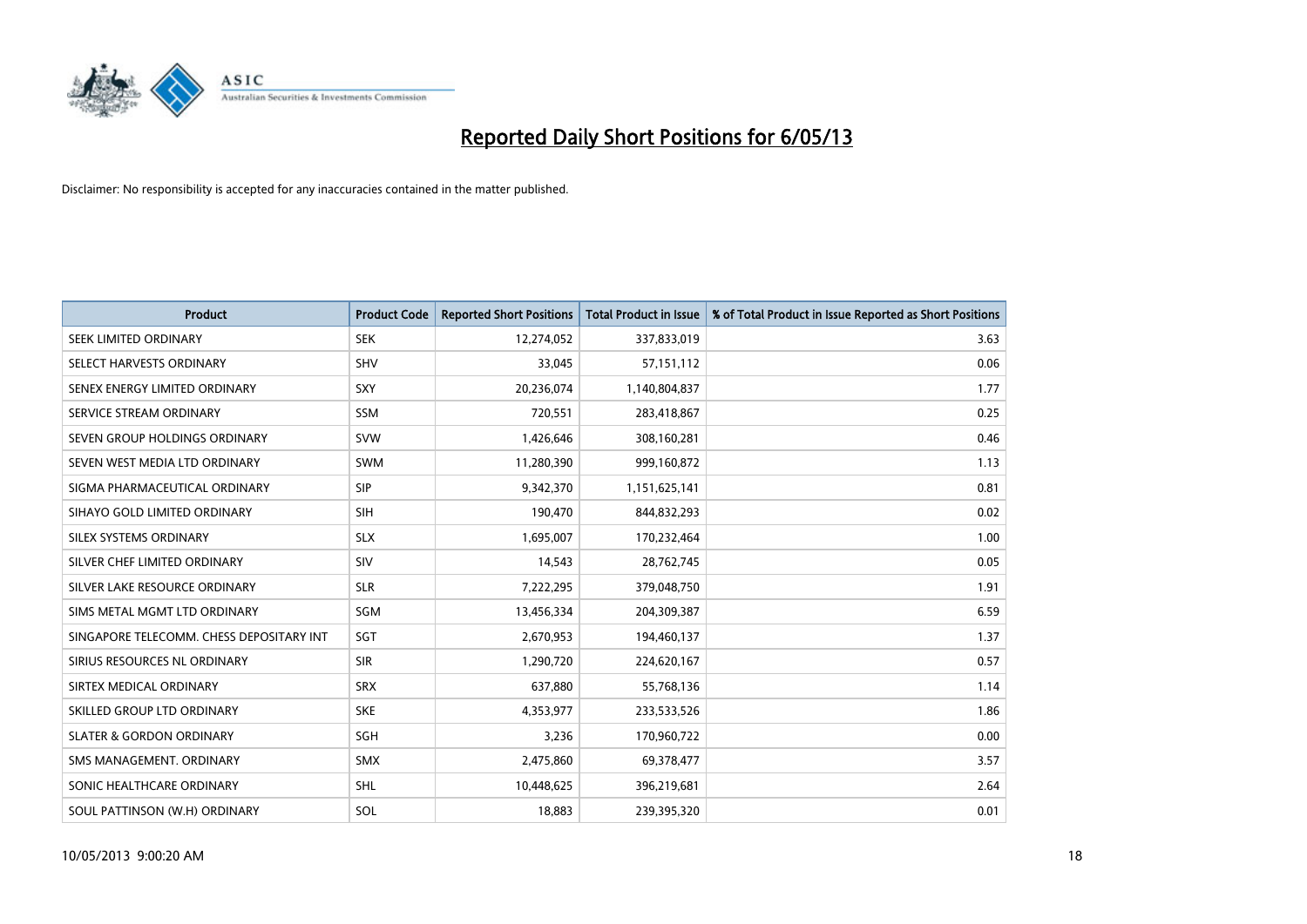

| <b>Product</b>                           | <b>Product Code</b> | <b>Reported Short Positions</b> | <b>Total Product in Issue</b> | % of Total Product in Issue Reported as Short Positions |
|------------------------------------------|---------------------|---------------------------------|-------------------------------|---------------------------------------------------------|
| SOUTH BOULDER MINES ORDINARY             | <b>STB</b>          | 149,990                         | 127,952,826                   | 0.12                                                    |
| SP AUSNET STAPLED SECURITIES             | <b>SPN</b>          | 21,721,805                      | 3,367,543,113                 | 0.65                                                    |
| SPARK INFRASTRUCTURE STAPLED NOTE & UNIT | SKI                 | 51,803,638                      | 1,326,734,264                 | 3.90                                                    |
| SPDR 200 FUND ETF UNITS                  | <b>STW</b>          | 42,802                          | 45,551,346                    | 0.09                                                    |
| SPECIALTY FASHION ORDINARY               | <b>SFH</b>          | 1,003,641                       | 192,236,121                   | 0.52                                                    |
| ST BARBARA LIMITED ORDINARY              | SBM                 | 13,284,226                      | 488,074,077                   | 2.72                                                    |
| STARPHARMA HOLDINGS ORDINARY             | SPL                 | 12,045,017                      | 283,665,948                   | 4.25                                                    |
| STHN CROSS MEDIA ORDINARY                | SXL                 | 7,471,652                       | 704,858,524                   | 1.06                                                    |
| STOCKLAND UNITS/ORD STAPLED              | SGP                 | 14,407,925                      | 2,202,657,963                 | 0.65                                                    |
| STRAITS RES LTD. ORDINARY                | <b>SRO</b>          | 70,210                          | 1,164,150,159                 | 0.01                                                    |
| STW COMMUNICATIONS ORDINARY              | SGN                 | 22,750                          | 403,828,512                   | 0.01                                                    |
| SUNCORP GROUP LTD ORDINARY               | <b>SUN</b>          | 5,927,164                       | 1,286,600,980                 | 0.46                                                    |
| SUNDANCE ENERGY ORDINARY                 | <b>SEA</b>          | 1,648,194                       | 402,425,140                   | 0.41                                                    |
| SUNDANCE RESOURCES ORDINARY              | SDL                 | 25,326,544                      | 3,072,110,985                 | 0.82                                                    |
| SUNLAND GROUP LTD ORDINARY               | <b>SDG</b>          | 18,391                          | 189,417,674                   | 0.01                                                    |
| SUPER RET REP LTD ORDINARY               | SUL                 | 591,580                         | 196,472,811                   | 0.30                                                    |
| SYD AIRPORT STAPLED US PROHIBIT.         | <b>SYD</b>          | 23, 167, 534                    | 1,861,210,782                 | 1.24                                                    |
| SYRAH RESOURCES ORDINARY                 | <b>SYR</b>          | 3,295,276                       | 147,767,623                   | 2.23                                                    |
| TABCORP HOLDINGS LTD ORDINARY            | <b>TAH</b>          | 16,026,782                      | 744,885,690                   | 2.15                                                    |
| TALON PETROLEUM LTD ORDINARY             | <b>TPD</b>          | 38,218                          | 98,135,433                    | 0.04                                                    |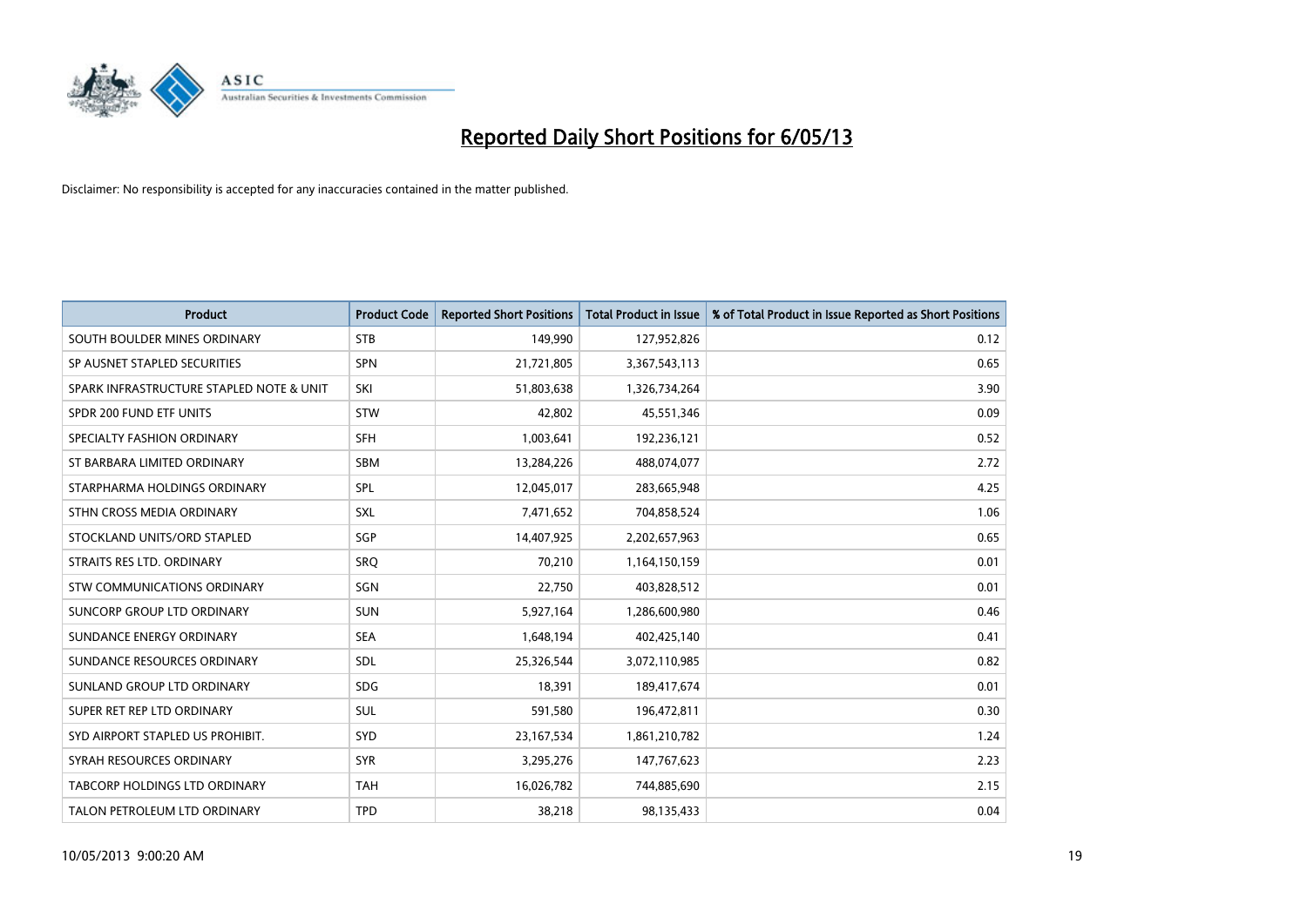

| <b>Product</b>                       | <b>Product Code</b> | <b>Reported Short Positions</b> | <b>Total Product in Issue</b> | % of Total Product in Issue Reported as Short Positions |
|--------------------------------------|---------------------|---------------------------------|-------------------------------|---------------------------------------------------------|
| <b>TANAMI GOLD NL ORDINARY</b>       | <b>TAM</b>          | 595,068                         | 587,548,523                   | 0.10                                                    |
| TAP OIL LIMITED ORDINARY             | <b>TAP</b>          | 1,364,115                       | 241,608,606                   | 0.56                                                    |
| TASSAL GROUP LIMITED ORDINARY        | <b>TGR</b>          | 26,038                          | 146,304,404                   | 0.02                                                    |
| TATTS GROUP LTD ORDINARY             | <b>TTS</b>          | 17,548,195                      | 1,402,708,406                 | 1.25                                                    |
| TELECOM CORPORATION ORDINARY         | <b>TEL</b>          | 16,236,820                      | 1,816,996,340                 | 0.89                                                    |
| TELSTRA CORPORATION, ORDINARY        | <b>TLS</b>          | 28,905,173                      | 12,443,074,357                | 0.23                                                    |
| TEN NETWORK HOLDINGS ORDINARY        | <b>TEN</b>          | 90,182,954                      | 2,586,970,845                 | 3.49                                                    |
| TERANGA GOLD CORP CDI 1:1            | <b>TGZ</b>          | 51,934                          | 173,285,133                   | 0.03                                                    |
| THE REJECT SHOP ORDINARY             | <b>TRS</b>          | 1,935,544                       | 27,944,072                    | 6.93                                                    |
| THORN GROUP LIMITED ORDINARY         | <b>TGA</b>          | 51,205                          | 147,584,880                   | 0.03                                                    |
| TIGER RESOURCES ORDINARY             | <b>TGS</b>          | 2,820,402                       | 674,770,269                   | 0.42                                                    |
| TOLL HOLDINGS LTD ORDINARY           | <b>TOL</b>          | 32,269,065                      | 717,133,875                   | 4.50                                                    |
| TOX FREE SOLUTIONS ORDINARY          | <b>TOX</b>          | 1,089,141                       | 115,999,858                   | 0.94                                                    |
| TPG TELECOM LIMITED ORDINARY         | <b>TPM</b>          | 903,201                         | 793,808,141                   | 0.11                                                    |
| TRADE ME GROUP ORDINARY              | <b>TME</b>          | 587,335                         | 396,017,568                   | 0.15                                                    |
| <b>TRANSFIELD SERVICES ORDINARY</b>  | <b>TSE</b>          | 12,363,140                      | 512,457,716                   | 2.41                                                    |
| TRANSPACIFIC INDUST. ORDINARY        | <b>TPI</b>          | 3,166,011                       | 1,578,563,490                 | 0.20                                                    |
| TRANSURBAN GROUP TRIPLE STAPLED SEC. | <b>TCL</b>          | 5,885,836                       | 1,481,594,818                 | 0.40                                                    |
| TREASURY WINE ESTATE ORDINARY        | <b>TWE</b>          | 17,346,402                      | 647,227,144                   | 2.68                                                    |
| TROY RESOURCES LTD ORDINARY          | <b>TRY</b>          | 3,681,285                       | 91,318,649                    | 4.03                                                    |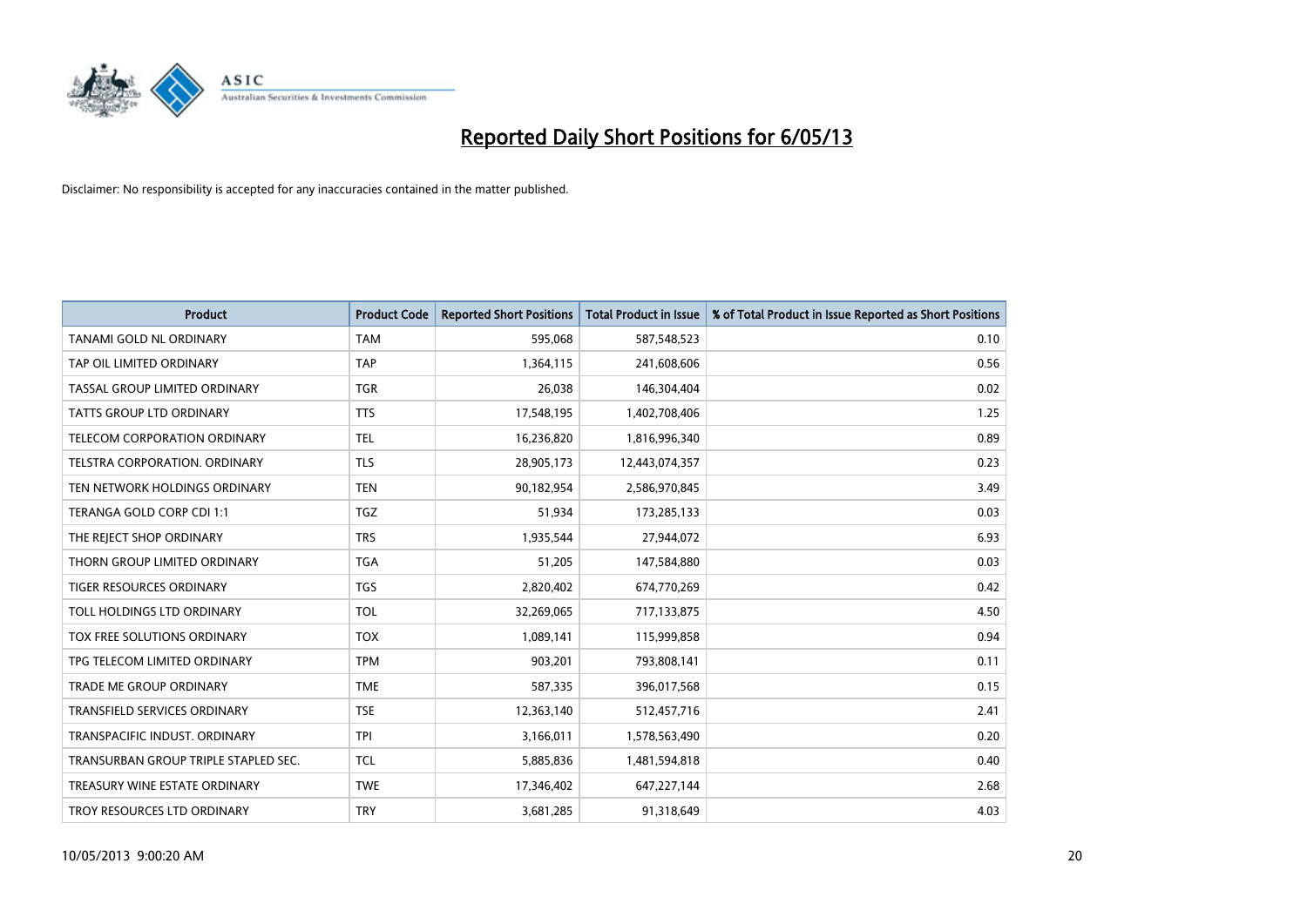

| <b>Product</b>                         | <b>Product Code</b> | <b>Reported Short Positions</b> | <b>Total Product in Issue</b> | % of Total Product in Issue Reported as Short Positions |
|----------------------------------------|---------------------|---------------------------------|-------------------------------|---------------------------------------------------------|
| <b>UGL LIMITED ORDINARY</b>            | UGL                 | 11,508,417                      | 166,511,240                   | 6.91                                                    |
| UXC LIMITED ORDINARY                   | <b>UXC</b>          | 402,110                         | 308,806,649                   | 0.13                                                    |
| <b>VIRGIN AUS HLDG LTD ORDINARY</b>    | <b>VAH</b>          | 54,010,938                      | 2,581,231,776                 | 2.09                                                    |
| <b>VNGD AUS SHARES ETF UNITS</b>       | VAS                 | 774                             | 6,133,376                     | 0.01                                                    |
| <b>VOCUS COMMS LTD ORDINARY</b>        | <b>VOC</b>          | 109,171                         | 78,017,825                    | 0.14                                                    |
| <b>WATPAC LIMITED ORDINARY</b>         | <b>WTP</b>          | 208,943                         | 184,332,526                   | 0.11                                                    |
| <b>WDS LIMITED ORDINARY</b>            | <b>WDS</b>          | 7                               | 144,740,614                   | 0.00                                                    |
| WEBJET LIMITED ORDINARY                | <b>WEB</b>          | 273,369                         | 79,397,959                    | 0.34                                                    |
| WESFARMERS LIMITED ORDINARY            | <b>WES</b>          | 29,225,041                      | 1,006,665,540                 | 2.90                                                    |
| WESFARMERS LIMITED PARTIALLY PROTECTED | <b>WESN</b>         | 32,096                          | 150,528,058                   | 0.02                                                    |
| WESTERN AREAS LTD ORDINARY             | <b>WSA</b>          | 15,647,932                      | 196,843,803                   | 7.95                                                    |
| WESTERN DESERT RES. ORDINARY           | <b>WDR</b>          | 1,984,676                       | 360,853,631                   | 0.55                                                    |
| WESTFIELD GROUP ORD/UNIT STAPLED SEC   | <b>WDC</b>          | 6,877,871                       | 2,194,138,450                 | 0.31                                                    |
| WESTFIELD RETAIL TST UNIT STAPLED      | <b>WRT</b>          | 14,865,967                      | 3,054,166,195                 | 0.49                                                    |
| <b>WESTPAC BANKING CORP ORDINARY</b>   | <b>WBC</b>          | 22,925,080                      | 3,103,729,084                 | 0.74                                                    |
| WHITE ENERGY COMPANY ORDINARY          | <b>WEC</b>          | 2,967,203                       | 322,974,494                   | 0.92                                                    |
| WHITEHAVEN COAL ORDINARY               | <b>WHC</b>          | 100,379,154                     | 1,025,635,023                 | 9.79                                                    |
| WHK GROUP LIMITED ORDINARY             | <b>WHG</b>          | 152,752                         | 265,200,652                   | 0.06                                                    |
| WIDE BAY AUST LTD ORDINARY             | <b>WBB</b>          | 196                             | 36,238,600                    | 0.00                                                    |
| WINDIMURRA VANADIUM ORDINARY           | <b>WVL</b>          | 20,461                          | 19,284,366                    | 0.11                                                    |